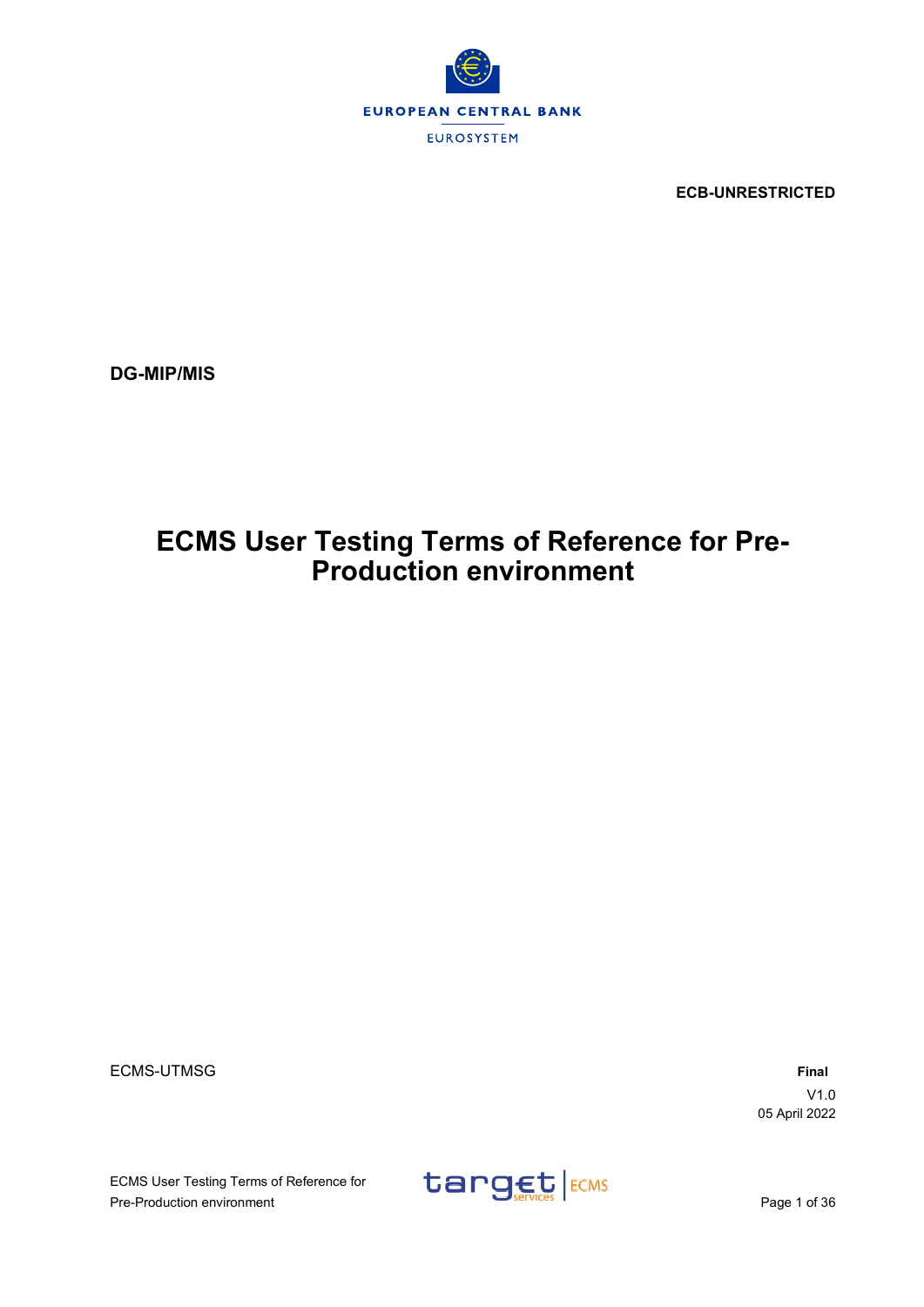## **Table of Contents**

| 1.    | Introduction                                   | 5              |
|-------|------------------------------------------------|----------------|
| 2.    | <b>ECMS-UTMSG and organisation</b>             | 6              |
| 2.1   | Roles and responsibilities                     | 6              |
| 2.2   | <b>Testing Calendar</b>                        | 7              |
| 2.3   | <b>Reporting</b>                               | 7              |
| 3.    | <b>Test environments</b>                       | $\overline{7}$ |
| 3.1   | <b>Connectivity to Pre-Prod</b>                | 7              |
| 3.2   | <b>System Integration</b>                      | 7              |
| 3.3   | <b>Pre-Prod opening hours</b>                  | 10             |
| 3.4   | Pre-Prod reference data set-up and maintenance | 10             |
| 3.5   | Pre-Prod operational day schedules             | 11             |
| 4.    | <b>Phases for User Testing</b>                 | 12             |
| 4.1   | <b>Connectivity Testing</b>                    | 13             |
| 4.1.1 | Scope of the phase                             | 13             |
| 4.1.2 | Timeline                                       | 15             |
| 4.2   | <b>Community Testing Phase 2 (CTP2)</b>        | 15             |
| 4.2.1 | Scope of the phase                             | 15             |
| 4.2.2 | Timeline                                       | 16             |
| 4.2.3 | <b>UT Fundamental Test Cases</b>               | 16             |
| 4.3   | <b>Business day Testing</b>                    | 17             |
| 4.3.1 | Scope of the phase                             | 17             |
| 4.3.2 | Timeline                                       | 17             |
| 4.4   | <b>Operational Testing</b>                     | 17             |
| 4.4.1 | Scope of the phase                             | 17             |
| 4.4.2 | Timeline                                       | 18             |
| 5.    | <b>Migration testing in Pre-Production</b>     | 18             |
| 5.1   | Migration test no. 4                           | 18             |
| 5.2   | Migration test no. 5 with mandatory PMR        | 19             |
| 5.3   | Migration test no. 5 with optional PMDR        | 20             |
| 5.4   | Migration test no. 6                           | 21             |
| 5.5   | Migration test no. 7                           | 21             |
| 5.6   | Migration test no. 8                           | 22             |
| 5.7   | Migration testing communication                | 22             |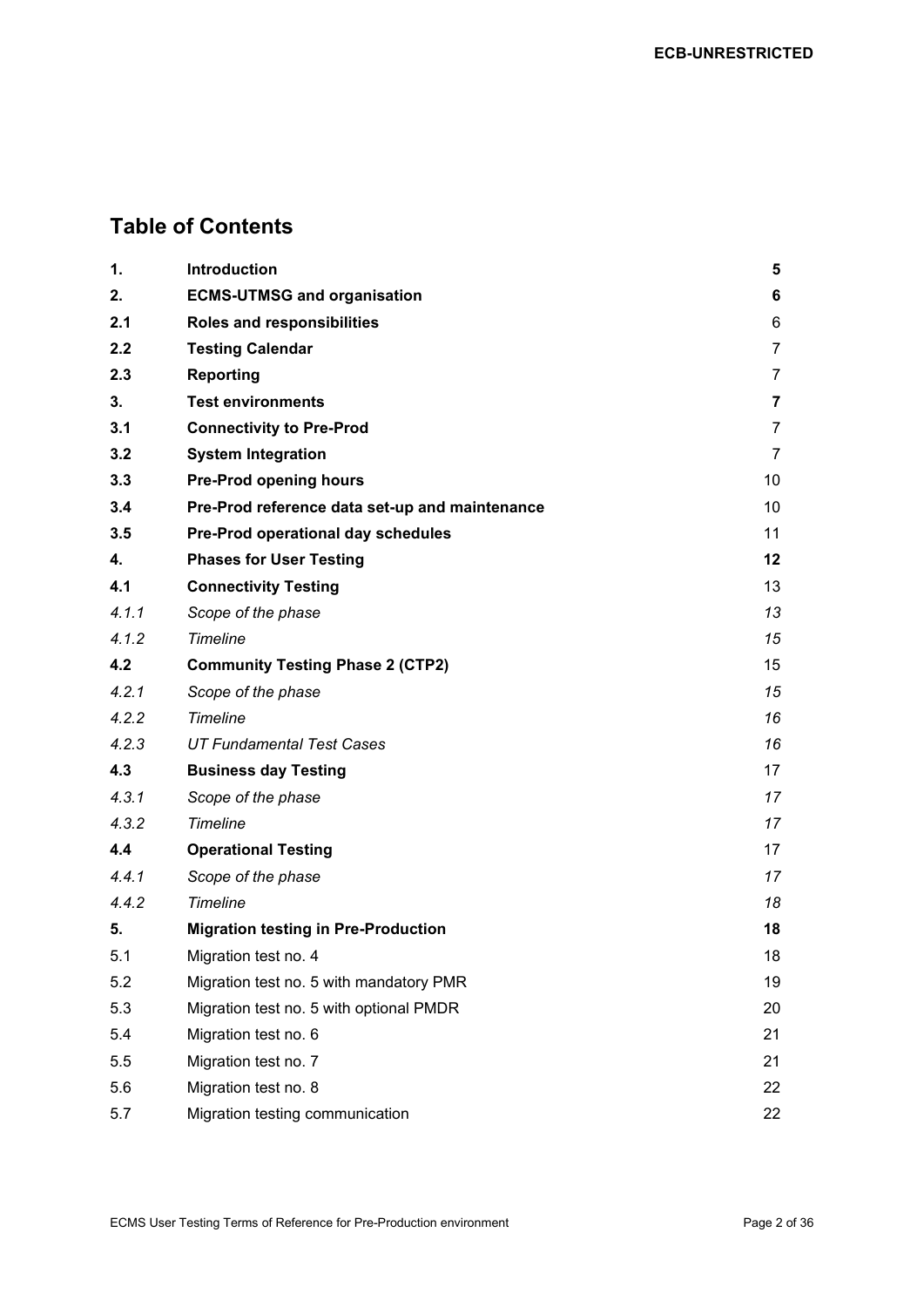| 6.   | <b>Retest of bug-fix releases</b>                   | 22              |
|------|-----------------------------------------------------|-----------------|
| 7.   | <b>Entry and Exit criteria</b>                      | 23              |
| 7.1  | <b>Connectivity Testing</b>                         | 23              |
| 7.2  | <b>Community Testing Phase 2a (CTP2a)</b>           | 24              |
| 7.3  | <b>Community Testing Phase 2b (CTP2b)</b>           | 25              |
| 7.4  | <b>Business day Testing</b>                         | 26              |
| 7.5  | <b>Operational Testing</b>                          | 27              |
| 8.   | <b>Deployment management</b>                        | 28              |
| 8.1  | Standard deployment                                 | 28              |
| 8.2  | Non-standard deployment                             | 28              |
| 9.   | <b>Support in Pre-Production</b>                    | 29              |
| 9.1  | <b>National Service Desk</b>                        | 29              |
| 10.  | <b>Incident and Defect Management</b>               | 29              |
| 11.  | <b>Tools Facilitating testing in Pre-Production</b> | 30              |
| 11.1 | Pre-validation of messages                          | 30              |
| 11.2 | <b>Testing simulators</b>                           | 30              |
| 11.3 | Clean up tool                                       | 30              |
| 11.4 | Snapshot & Reload tool                              | 31              |
| 12.  | <b>List of Acronyms</b>                             | 32 <sub>2</sub> |
| 13.  | Glossary                                            | 34              |
| 14.  | Annex                                               | 36              |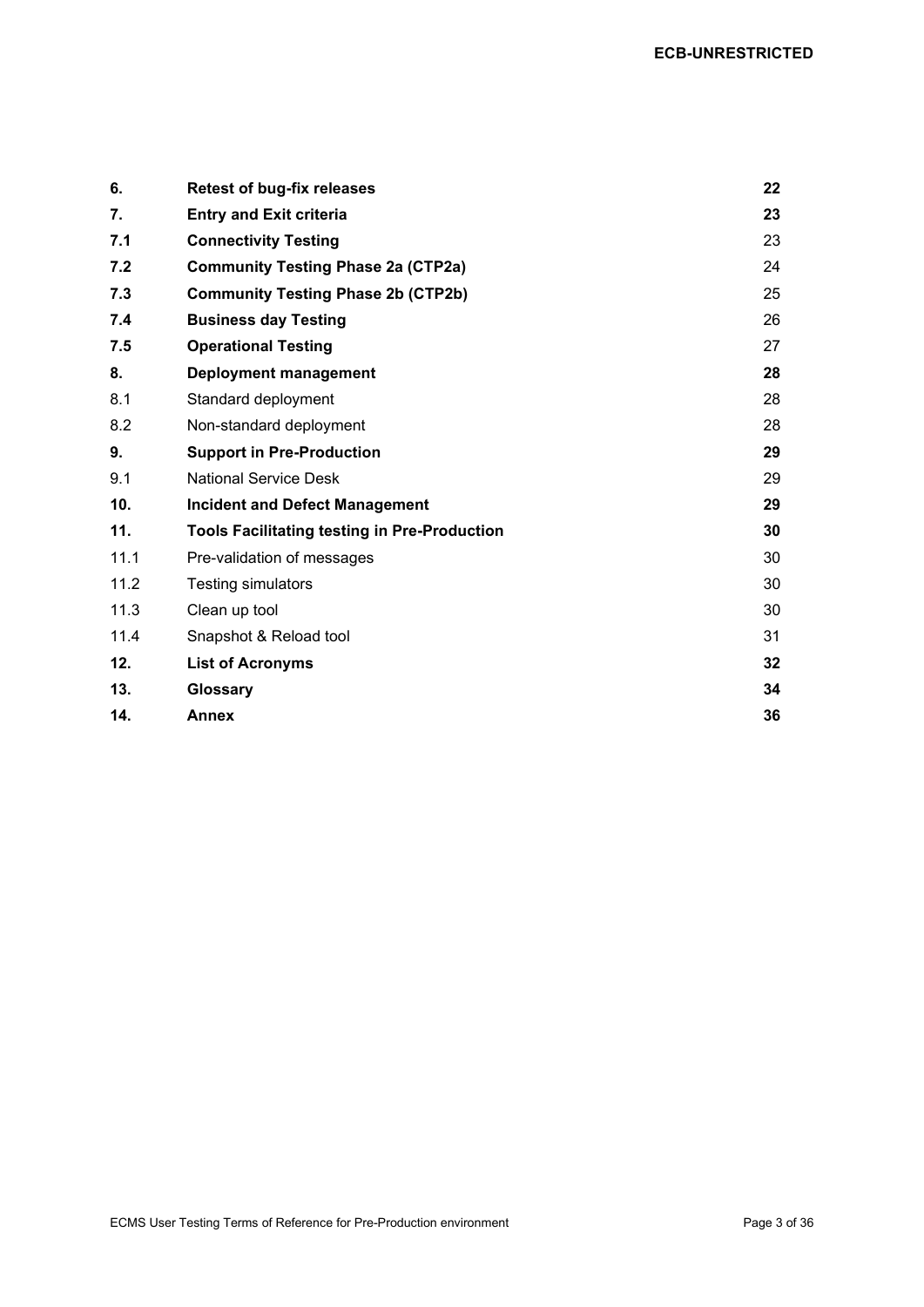## **Version control**

| Version<br>number | Date       | Scope                                                                                                                                                                          | Created by   | Reviewed by  |
|-------------------|------------|--------------------------------------------------------------------------------------------------------------------------------------------------------------------------------|--------------|--------------|
| 0.1               | 28/02/2022 | <b>Table of Content</b>                                                                                                                                                        | <b>ECB</b>   | DG-UT        |
| 0.2               | 10/03/2022 | All chapters                                                                                                                                                                   | DG-UT        | <b>UTMSG</b> |
| 0.3               | 17/03/2022 | <b>Incorporating UTMSG review</b><br>comments on v0.2 and changes<br>done in ECMS User Testing Terms<br>of Reference for Pre-Production<br>environment v0.4 (internal version) | <b>UTMSG</b> | ECMS-WG      |
| 0.4               | 05/04/2022 | Incorporating ECMS-WG review<br>comments on v0.3                                                                                                                               | <b>UTMSG</b> | ECMS-WG      |
| 1.0               | 18/04/2022 | All chapters                                                                                                                                                                   | <b>UTMSG</b> | <b>MIB</b>   |

## **Reference documents**

| Document Name                                  | Date          |
|------------------------------------------------|---------------|
| <b>TARGET Services Connectivity Guide v1.0</b> | August 2021   |
| Strategy for ECMS Migration and Testing v1.0   | February 2022 |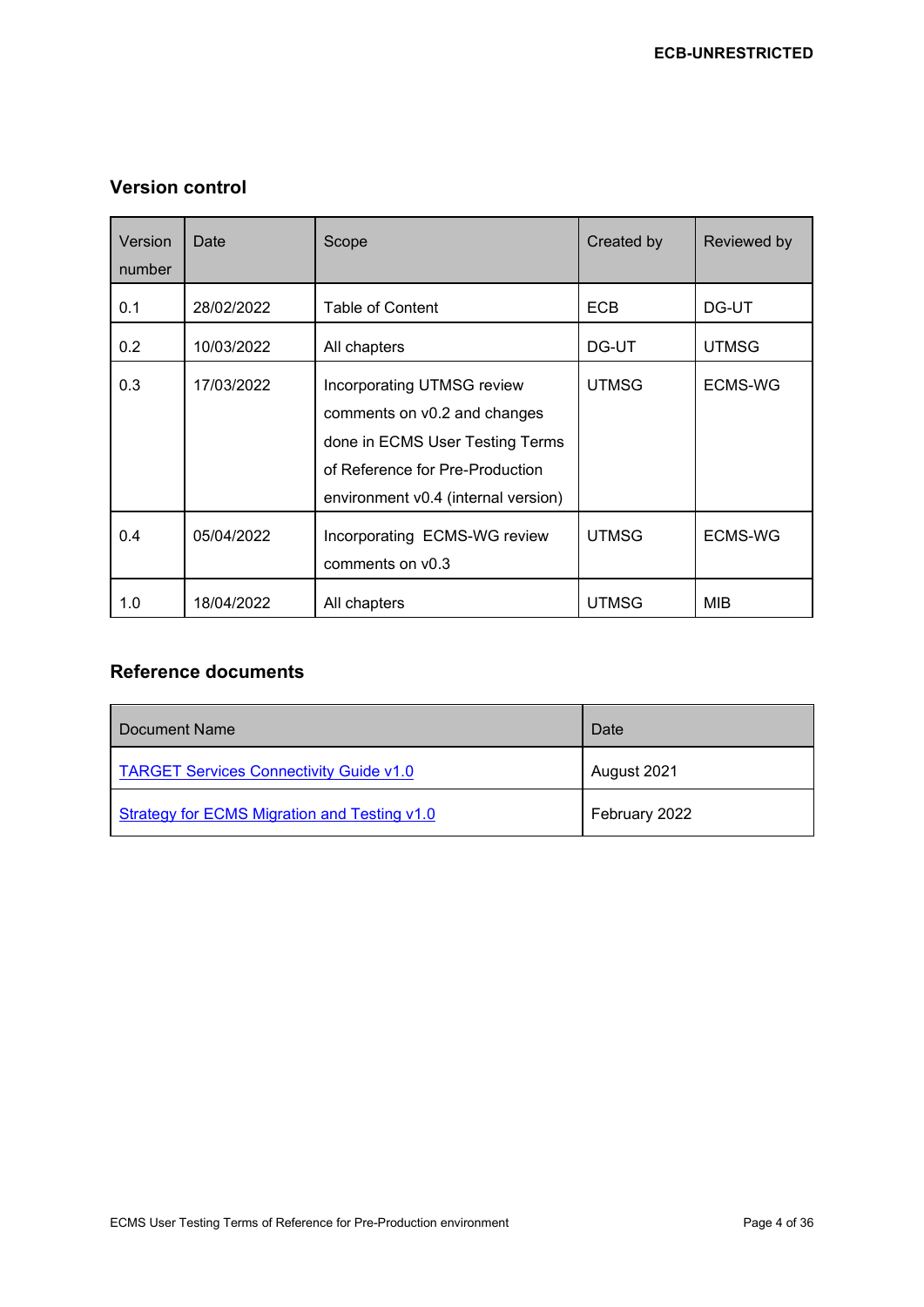## <span id="page-4-0"></span>**1. Introduction**

The ECMS User Testing Terms of Reference for Pre-Prod environment (ECMS UT ToR Pre-Prod) focuses on Connectivity testing, Migration testing, Community testing phase 2 (CTP2), Business Day testing and Operational testing, as part of the User Testing stage<sup>[1](#page-4-1)</sup> that will take place in the ECMS Pre-Prod environment.

CTP2 allows NCBs, CSDs, TPAs and CPTYs[2](#page-4-2) to test ECMS functionalities and processes in the Pre-Prod environment. This phase also allows NCBs to perform multilateral testing and aims to test the endto-end interaction, including the content of the messages, between the CSDs', TPAs' and CPTYs' systems, the ECMS, CLM, T2S, the Common Components and the ESCB Services. A Connectivity testing phase will involve all actors before the starting of CTP2. Migration testing will ensure that both the system settings and all necessary data can be migrated into the ECMS, including data from the local systems. The Business Day testing phase will allow the ECMS actors to test the ECMS processes with a specific focus on Daytime and Night-time processes. It will also include the testing of the ECMS Service Desk tools.

The Operational testing phase will include the validation of operational procedures and specific tests.

This document addresses:

- The general principles regarding the connectivity and the usage of the test environment, as well as the available operational day schedules;
- The organisation, roles and responsibilities of participating actors involved in CTP2, Migration testing, Business Day testing and Operational testing activities;
- Detailed scope and timeline of CTP2, Migration tests, Business Day testing and Operational testing;
- Incident and defect management;
- Deployment management;

<span id="page-4-1"></span><sup>1</sup> ECMS user testing will take place both in ECMS EAC and the ECMS Pre-Prod environment. Community testing phases 1a and 1b (involving NCBs, CSDs and TPAs) and the Central Bank Testing phase will take place in ECMS EAC. Community testing phases 2a and 2b (involving NCBs, CSDs, TPAs and CPTYs), Business day testing and Operational testing will take place in ECMS Pre-Prod.

<span id="page-4-2"></span> $2$  UT will only involve counterparties that will directly connect to ECMS via U2A and/or A2A. Counterparties that plan to mobilise a pool via another ESMIG party and will therefore not connect to the ECMS platform will not directly/actively take part in UT unless that ESMIG party wishes to involve them.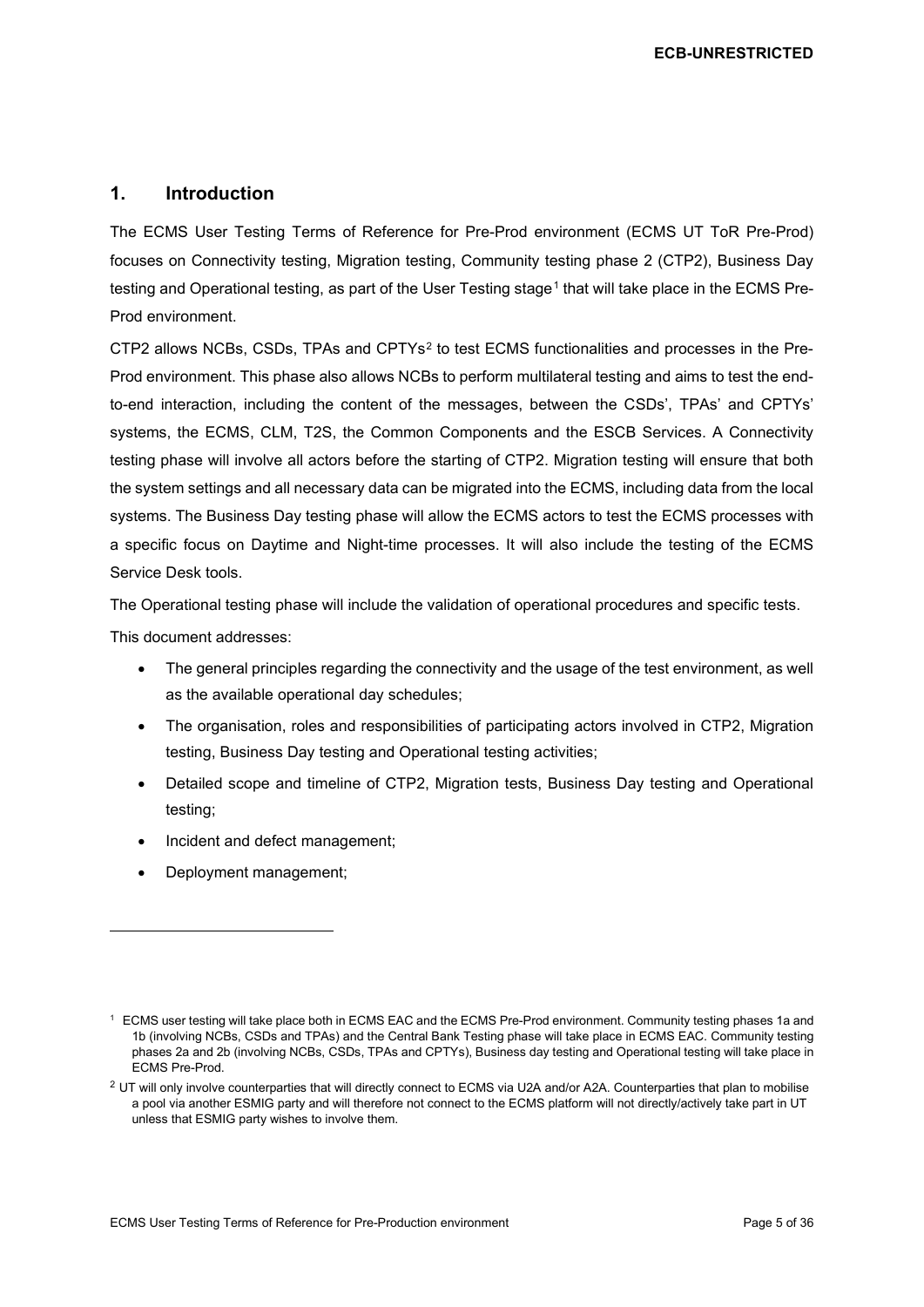• The usage of tools supporting the execution of testing in the Pre-Prod environment;

This document is only applicable until the ECMS go-live. It does not cover release testing after the ECMS go-live.

## <span id="page-5-0"></span>**2. ECMS-UTMSG and organisation**

This chapter aims describes the roles and responsibilities of the members of the UTMSG in the activities performed during User Testing in the Pre-Production environment.

#### <span id="page-5-1"></span>**2.1 Roles and responsibilities**

The ECMS Working Group (ECMS-WG) has established a dedicated User Testing Migration Subgroup (UTMSG) which deals with, among other activities, User Testing. According to its mandate, the ECMS-UTMSG shall actively contribute to the execution of user testing, including migration testing, shall prepare user testing reports for transition from one user testing phase to another, and finally for the exit of the user testing stage.

In this respect:

- The ECB testing coordinator schedules and conducts the weekly test manager calls. The ECB testing coordinator also coordinates and monitors the progress of testing activities, collects the reports completed by the NCBs, shares the status with the ECMS-UTMSG and escalates to the ECMS-WG any issues detected by UTMSG members. Finally, the ECB reports to the ECMS-WG and MIB on the status and progress of testing.
- The 4CB provides support to ECMS testers during the availability of the Pre-Prod environment. The 4CB is responsible for the management of the technical tools used for conducting testing activities (e.g. simulators, snapshot, clean up, reload tools). The 4CB is also in charge of processing any Service Requests received from NCBs, and of registering and following-up on incidents or defects identified.
- The NCBs shall nominate a test manager, who will be responsible for the smooth running of the testing and migration testing activities and represent their NCB during the weekly test manager calls. The test manager reports to the ECB testing coordinator on the progress of the testing activities of their NCB and their NCB community and raises any issue identified during testing phases. The test manager is responsible, inter alia, for user testing and migration testing activities. The NCB shall also provide support to its community during testing phases.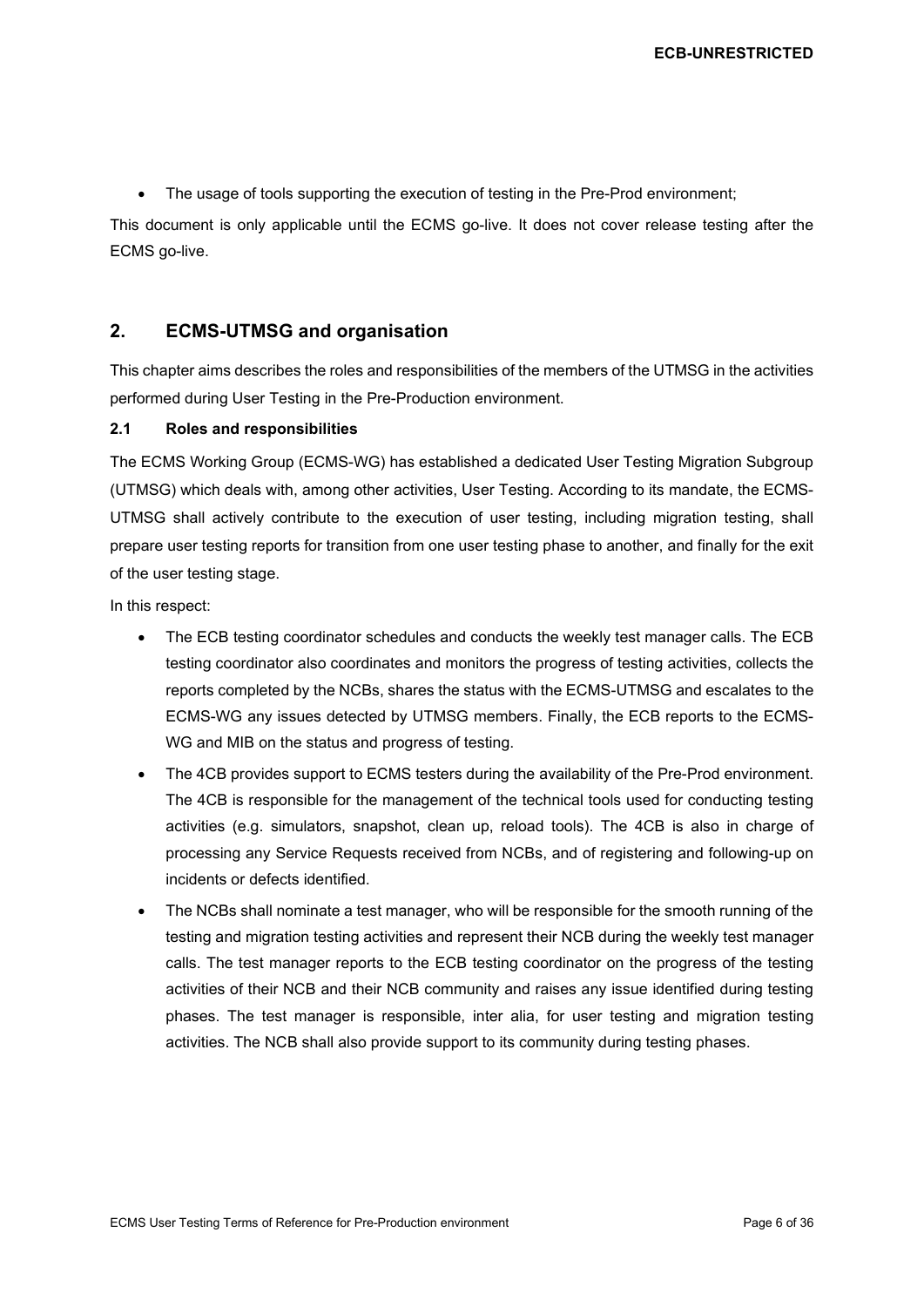#### <span id="page-6-0"></span>**2.2 Testing Calendar**

The Testing Calendar provides more detailed information on the testing activities to be conducted during each testing phases in the Pre-Prod environment. In addition to the user testing plan, the Testing Calendar also provides information on the planned snapshot, clean up, availability and schedule of the Pre-Prod environment.

#### <span id="page-6-1"></span>**2.3 Reporting**

The progress of the testing activities conducted by NCBs, CSDs, TPAs and CPTYs will be subject to regular reporting. The aim of this is to monitor progress and ensure that testing activities are performed in accordance with the timeline and to put in place the necessary action plans. The NCBs will collect the input from CSDs, TPAs and CPTYs and provide consolidated input to the ECB testing coordinator.

## <span id="page-6-2"></span>**3. Test environments**

In Pre-Prod, User Testing will be executed by CSDs, TPAs and CPTYs with NCBs. The testing phases will be preceded by a Connectivity testing phase for all ECMS Actors.

## <span id="page-6-3"></span>**3.1 Connectivity to Pre-Prod**

The ECMS Pre-Prod environment will be accessible via A2A and U2A for NCBs and CPTYs and via A2A for CSDs and TPAs. The connectivity is provided by the certified NSP selected by the ECMS actor. The connectivity principles to Pre-Prod are defined in the TARGET Services Connectivity Guide.

#### <span id="page-6-4"></span>**3.2 System Integration**

In order to carry out the functionalities supported by the ECMS, the ECMS needs to be interconnected with other systems. The figure below provides an overview of the ECMS and the interaction with the various TARGET services and Common Components, ECB and ESCB services, ECMS Actors and NCBs local applications.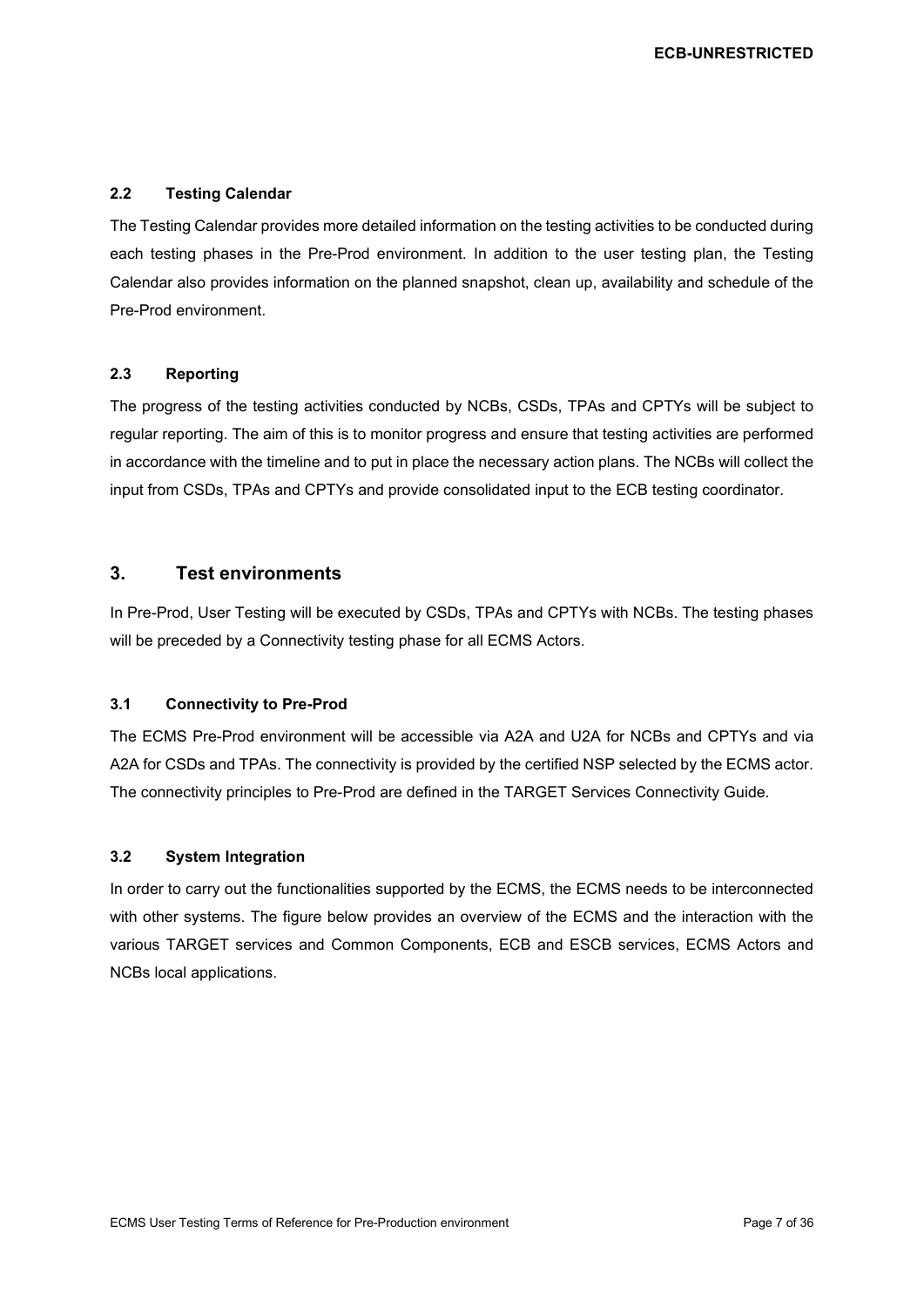

**Figure 1 ECMS interactions with other systems/applications**

Therefore, during User testing, the Pre-Prod environment will be connected to the testing environments of these systems. To this end, the UTMSG has defined an ECMS test environment topology. The table below lists the date for interconnection of systems/applications with the ECMS Pre-Prod environment:

| <b>Service</b>   | <b>ECMS UT in Pre-Prod</b>     | <b>Remark</b>                                                                                                                                                                                                                                |
|------------------|--------------------------------|----------------------------------------------------------------------------------------------------------------------------------------------------------------------------------------------------------------------------------------------|
| T <sub>2</sub> S | From end June 2023 onwards $3$ |                                                                                                                                                                                                                                              |
| <b>CLM</b>       | From 17 April 2023 onwards     | For following two slots the CLM<br>interconnection is under discussion:<br>Slot 1 - From 17 April until 16 June<br>$\bullet$<br>2023 – still under discussion<br>Slot 2 - From 19 June 2023 onwards<br>$\bullet$<br>without any interruption |

#### **Table 1. Interconnection with TARGET Services**

In case of blocking defect in CLM identified during ECMS UT, the 4CB (T2-T2S Consolidation) will discontinue T2 PROD maintenance support on a temporary basis, in agreement with T2 governance,

<span id="page-7-0"></span><sup>3</sup> To be endorsed by T2S governance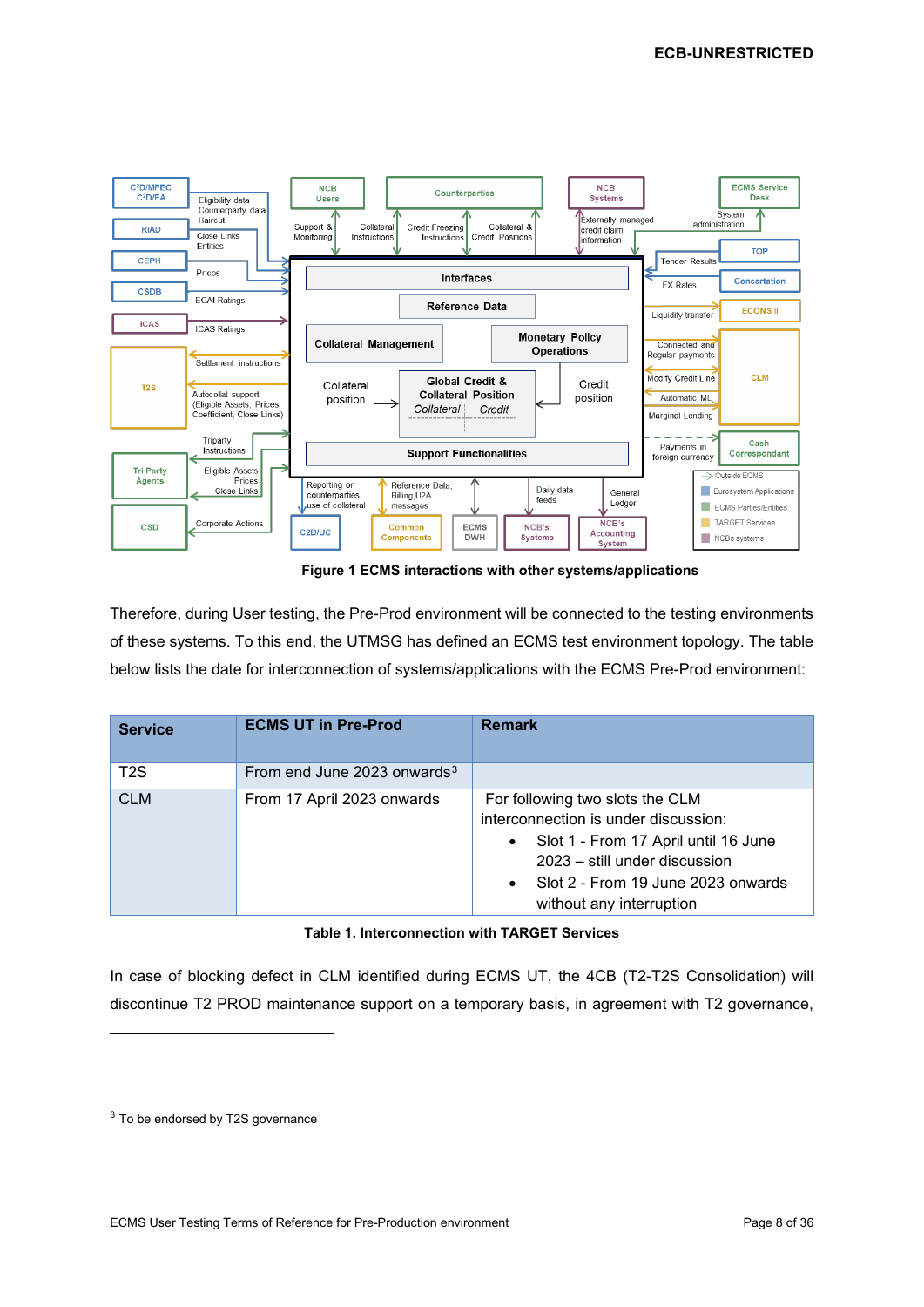and provide maintenance support for ECMS. After deployment of CLM June 2023 release in Production there is no need to have a specific bug-fix windows as any bugs identified can immediately be fixed without a need to switch versions of CLM.

The figure below provides a high-level functional scope showing the interaction between the various TARGET services and ESCB services, ECMS actors and NCBs local applications during User Testing in Pre-Prod. Counterparties will be involved in those phases. As the interconnection with T2S will not be available for a sub-period of the CTP2 during which time CSDs/TPAs might not take part in User Testing, CTP2 has been split into two sub-phases<sup>4</sup>.

• Community testing phase 2a (CTP2a): The yellow line indicates the high-level functional scope of the CTP2a. During this phase T2S will not yet be connected with the ECMS. Community testing phase 2b (CTP2b), Business day testing and Operational testing: The red line indicates the high-level functional scope of CTP2b, Business day testing and Operational day testing. During these phases T2S will be connected with the ECMS, together with CLM and all other systems and services needed for the proper working of the ECMS functionalities.

<span id="page-8-0"></span><sup>4</sup> See [4.2](#page-14-1)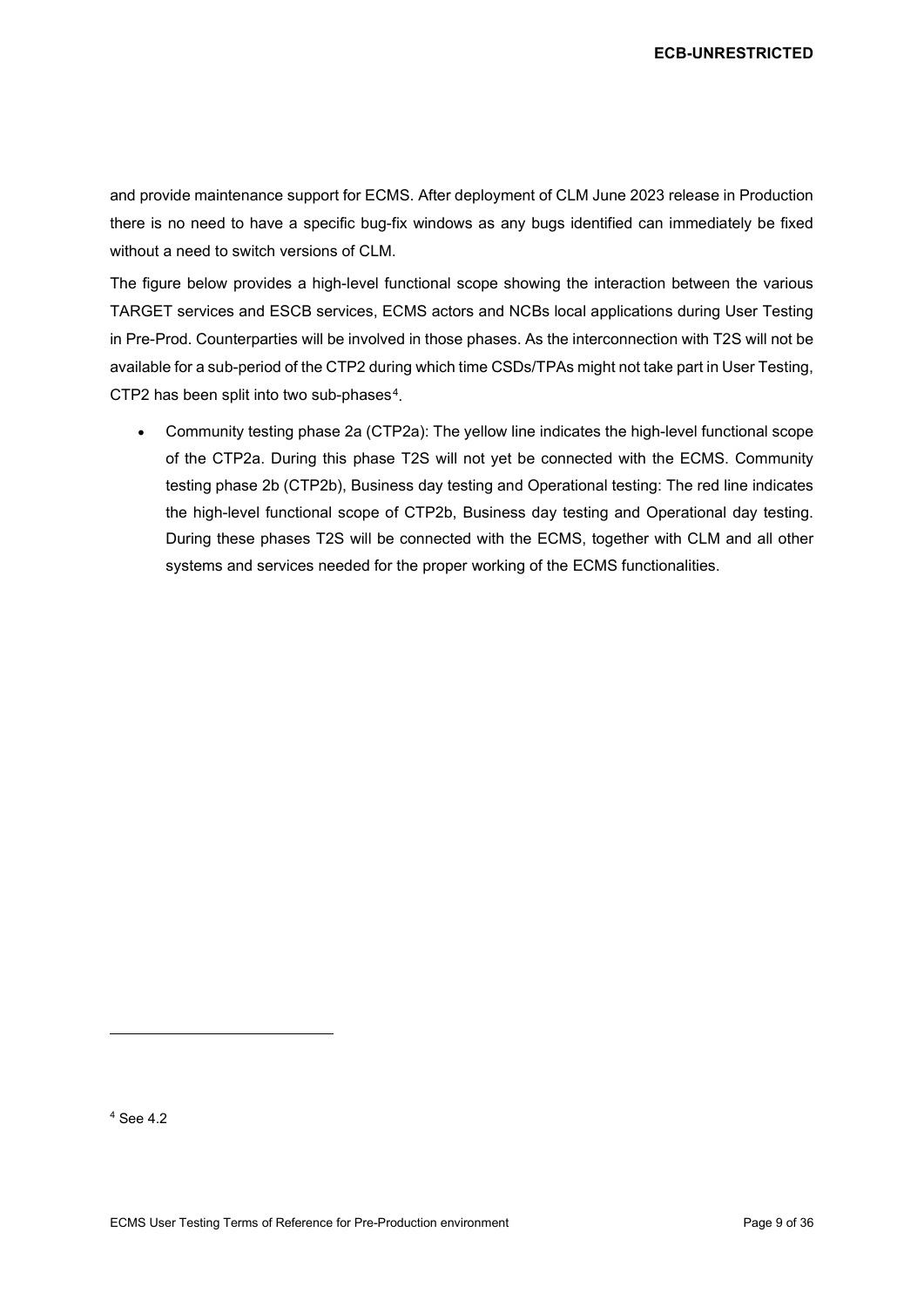

**Figure 2 ECMS interactions with other systems/applications for UT in Pre-Prod**

## <span id="page-9-0"></span>**3.3 Pre-Prod opening hours**

The standard opening hours of the Pre-Prod environment are Monday to Friday, from 09:00 to 17:30 CET . Pre-Prod will be closed on 1 January (New Year's Day), Good Friday, Easter Monday, 1 May (Labour Day), 24 December, 25 December (Christmas Day) and 26 December. During Business day testing, live Timing with a production-like schedule and production-like support will be followed for a 3 weeks period<sup>5</sup>.

## <span id="page-9-1"></span>**3.4 Pre-Prod reference data set-up and maintenance**

Pre-defined Registration Forms will be made available to ECMS actors 3 months in advance of the start of connectivity testing in Pre-Prod. For the set-up of the reference data of CSDs and TPAs, the NCBs shall submit the completed Registration Forms (data needed for connectivity testing and other data) to

<span id="page-9-2"></span><sup>5</sup> Period is to be confirmed.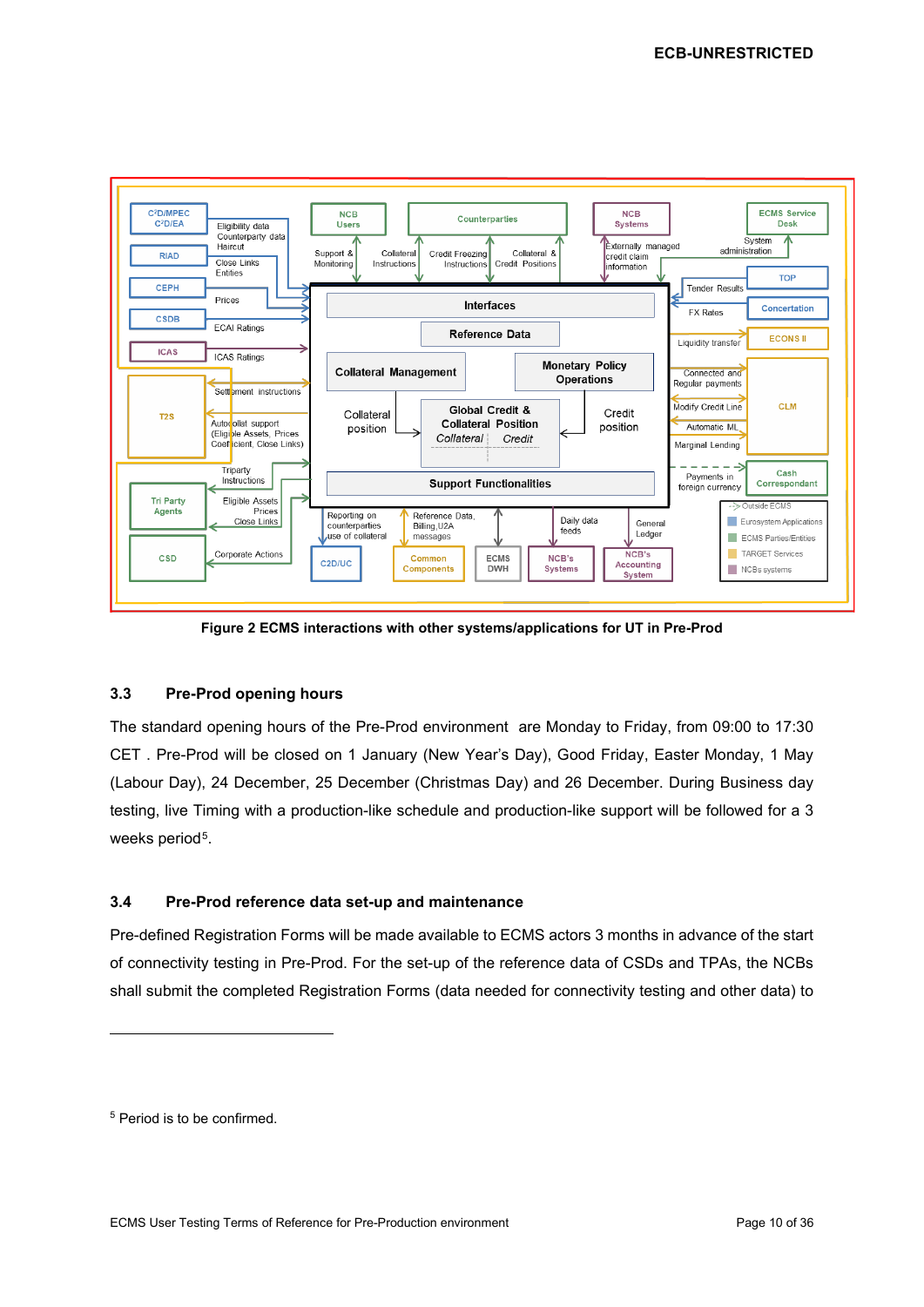the ECMS operator two months before the start of connectivity testing. NCBs will liaise with their CSDs and TPAs to complete the Registration Form and launch the procedure for the set up of the relevant reference data in the test environment.

For the set-up of the reference data of CPTYs, NCBs will liaise with CPTYs to complete the Registration Form and will then set up those reference data in the test environment.

Connectivity testing will be followed by CTP2. CTP2 will start with a Pre-Migration test. The data for the connectivity testing (tab "Data for connectivity" of the Registration Forms) will be set up at the start of Connectivity testing (see Section [4.1\)](#page-12-0). The setup of the other data (tab "Other data" of the Registration Forms) is part of the Pre-Migration test.

#### <span id="page-10-0"></span>**3.5 Pre-Prod operational day schedules**

As the expectation is that the schedules on Target Services connected environments will be synchronised as of the connection date (e.g. connection between T2 UTEST and T2S UTEST environments, connection between ECMS Pre-Prod environment and T2 UTEST and T2S UTEST environments), four different Pre-Prod operational day schedules will be proposed in Pre-Prod, for the different situations described below:

| Operational day schedule                    | <b>Description</b>                                                                                                                                                                                                                                                                                                                                                                                                                                                                                                                                |
|---------------------------------------------|---------------------------------------------------------------------------------------------------------------------------------------------------------------------------------------------------------------------------------------------------------------------------------------------------------------------------------------------------------------------------------------------------------------------------------------------------------------------------------------------------------------------------------------------------|
| <b>ECMS Live Timing</b>                     | PROD-like scheduler                                                                                                                                                                                                                                                                                                                                                                                                                                                                                                                               |
| <b>Cleansing ECMS</b><br>operational day    | Operational day schedule to be applied when a request to clean-up the<br>database is to be executed by the ECMS Operator. End of day activities<br>shall be rearranged and performed several hours earlier.                                                                                                                                                                                                                                                                                                                                       |
| T2-T2S-ECMS<br>synchronized standard<br>day | Operational day schedule with inter-connected ECMS T2 and T2S                                                                                                                                                                                                                                                                                                                                                                                                                                                                                     |
| T2-T2S-ECMS<br>synchronized release day     | Operational day schedule for the use of the new software release<br>deployment in Pre-Prod for the ECMS Service. This T2-TS-ECMS<br>synchronized release day is foreseen to be applied each Friday during<br>the User Testing in Pre-Prod, when T2S and T2 services are connected<br>to ECMS in Pre-Prod environment but also during the phases when<br>ECMS is not synchronized with T2 and T2S. ECMS End of day activities<br>shall be rearranged and performed several hours earlier in accordance<br>to T2 and T2S synchronized release days. |

#### **Table 2. Operational day schedules**

The detailed schedule of each of the above operational day schedules is provided in the Annex.

The agreed planning of the operational day schedules will be part of the Testing Calendar.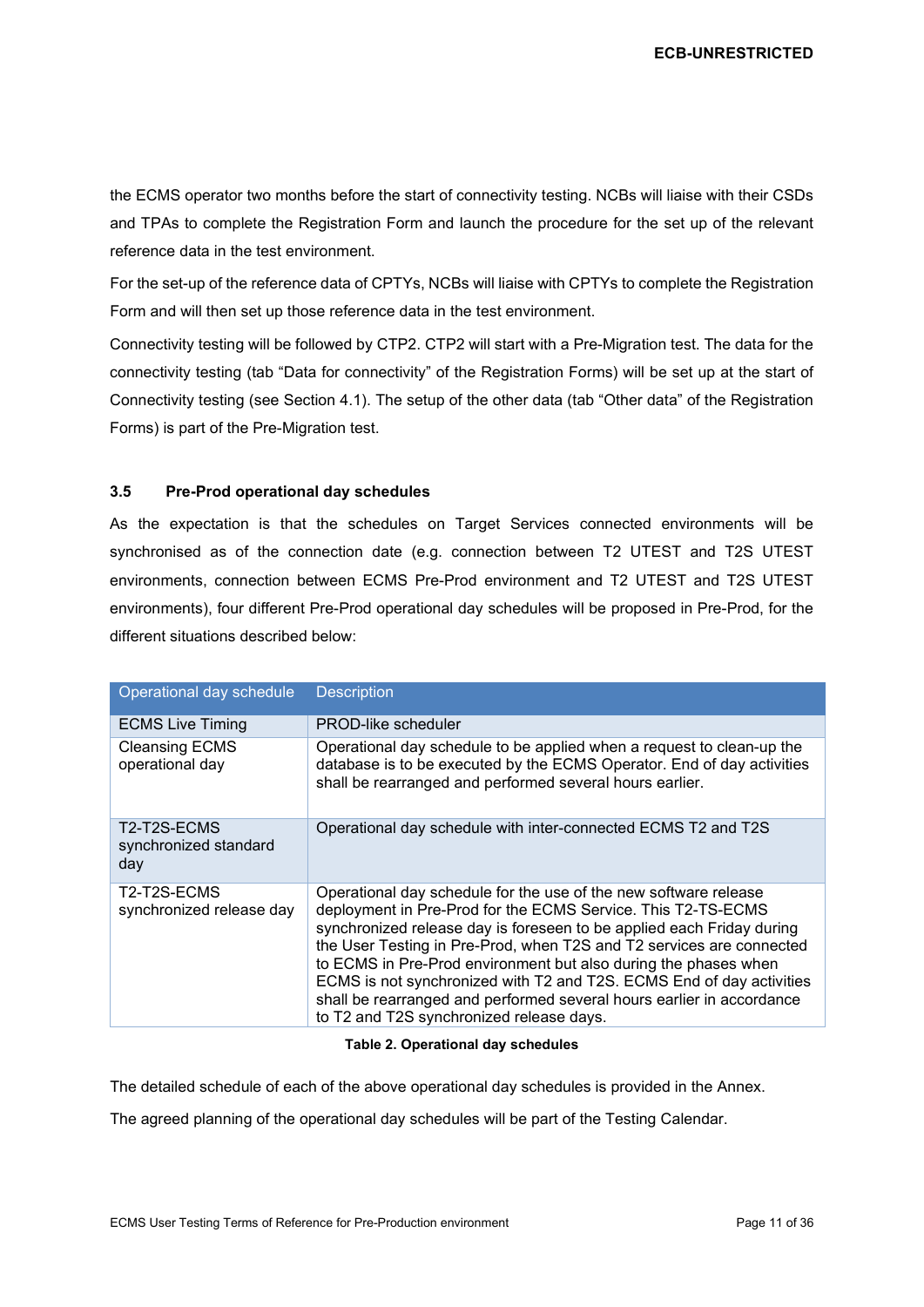

## <span id="page-11-0"></span>**4. Phases for User Testing**

The duration of User Testing phases (Community testing phase 2, Business day and Operational testing) includes time needed to execute migration testing. The CSDs/TPAs/CPTYs are expected to finish connectivity testing by 31 March 2023; the two weeks from 03-14 April 2023 is a buffer period.

**Figure 3 ECMS UT planning v1.9**

The User Testing stage is the testing stage where ECMS actors can assess the services against their business needs. In the Pre-Prod environment, all ECMS Actors will be involved in Connectivity testing, Community testing phases 2a and 2b, Business day testing and Operational testing.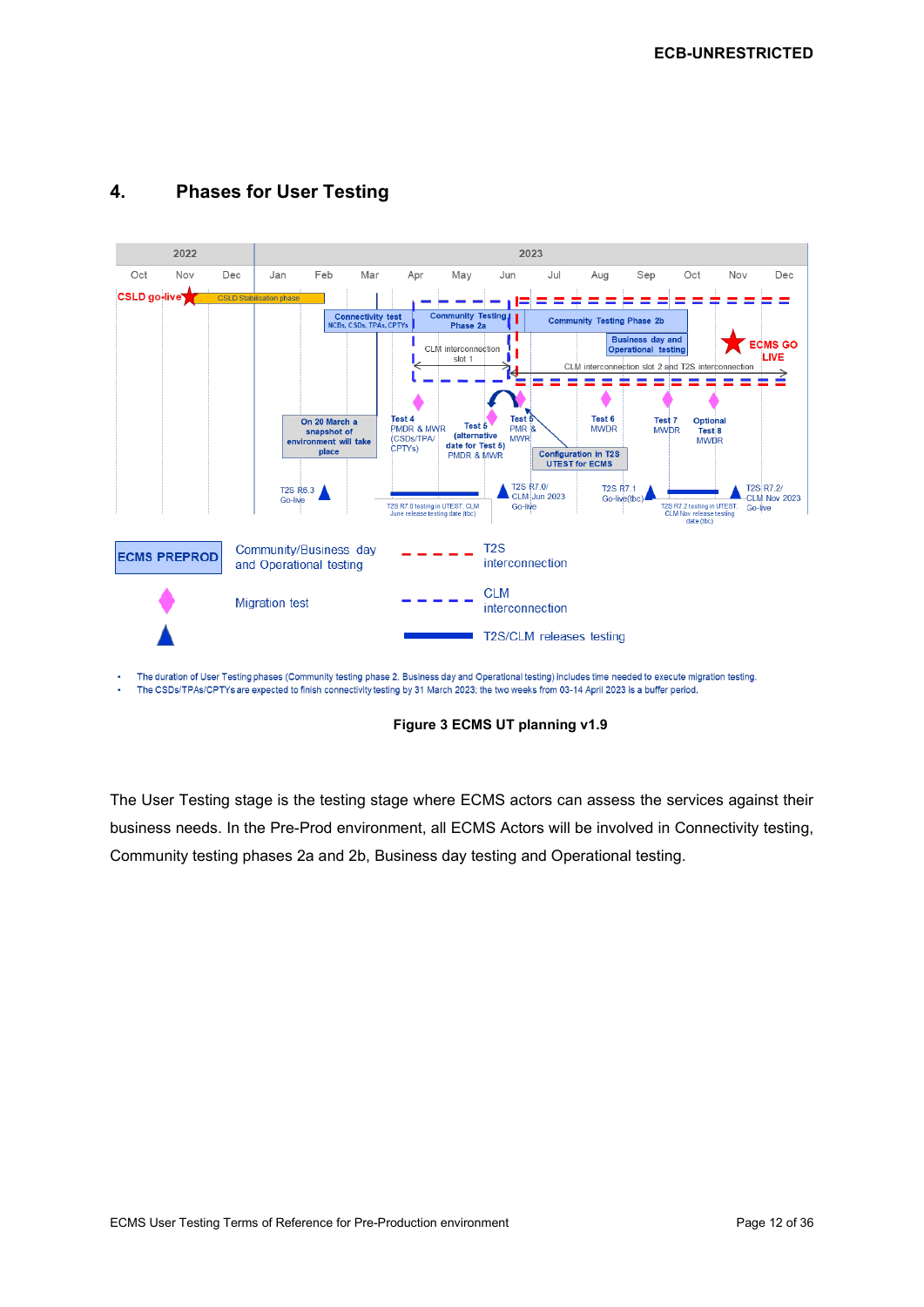|    |                |                                   |                                           |       |                   |                                                   |  |     |                                   |      |                                                                                                                                                                                                                                 |                            |      |                                                |                          | 2023 |  |                                                                                                                                                                              |     |     |  |                       |  |                                                 |                                                                      |                                    |  |                       |     |  |                                       |   |   |                                                          |  |
|----|----------------|-----------------------------------|-------------------------------------------|-------|-------------------|---------------------------------------------------|--|-----|-----------------------------------|------|---------------------------------------------------------------------------------------------------------------------------------------------------------------------------------------------------------------------------------|----------------------------|------|------------------------------------------------|--------------------------|------|--|------------------------------------------------------------------------------------------------------------------------------------------------------------------------------|-----|-----|--|-----------------------|--|-------------------------------------------------|----------------------------------------------------------------------|------------------------------------|--|-----------------------|-----|--|---------------------------------------|---|---|----------------------------------------------------------|--|
|    | Feb            |                                   |                                           | Mar   |                   |                                                   |  | Apr |                                   |      | May                                                                                                                                                                                                                             |                            |      |                                                | Jun                      |      |  | Jul                                                                                                                                                                          | Aug | Sep |  |                       |  |                                                 | Oct                                                                  |                                    |  |                       | Nov |  |                                       |   |   |                                                          |  |
| W7 | W <sub>8</sub> | W <sub>9</sub>                    | W 10                                      |       | W 11 W 12         | W 13                                              |  |     | W 14 W 15 W 16 W 17               | W 18 | W 19<br>W 20                                                                                                                                                                                                                    | W 21                       | W 22 |                                                |                          |      |  | w 23   w 24   w 25   w 25   w 27   w 28   w 29   w 30   w 31   w 32   w 33   w 34   w 35   w 36   w 37   w 38   w 39   w 40   w 41   w 42   w 43   w 44   w 45   w 46   w 47 |     |     |  |                       |  |                                                 |                                                                      |                                    |  |                       |     |  |                                       |   |   |                                                          |  |
|    |                |                                   | 13/02 20/02 27/02 06/03                   |       |                   |                                                   |  |     |                                   |      | 13/03 20/03 27/03 03/09 09/10 09/10 09 13/04 24/04 04/05 08/05 15/05 22/05 29/05 05/06 12/06 18906 26/06 03/07 1007 17/07 24/07 31/07 07/03 14/08 21/08 20/08 20/09 14/09 18/09 25/09 09/10 09/10 09/10 16/10 23/10 30/10 06/11 |                            |      |                                                |                          |      |  |                                                                                                                                                                              |     |     |  |                       |  |                                                 |                                                                      |                                    |  |                       |     |  |                                       |   |   |                                                          |  |
|    |                |                                   |                                           |       |                   |                                                   |  |     |                                   |      |                                                                                                                                                                                                                                 |                            |      |                                                |                          |      |  |                                                                                                                                                                              |     |     |  |                       |  |                                                 |                                                                      |                                    |  |                       |     |  | = = =                                 | ⋍ | = | ===                                                      |  |
|    |                |                                   |                                           |       |                   |                                                   |  |     | <b>Community Testing Phase 2a</b> |      |                                                                                                                                                                                                                                 |                            |      |                                                |                          |      |  | <b>Community Testing Phase 2b</b>                                                                                                                                            |     |     |  |                       |  |                                                 |                                                                      |                                    |  |                       |     |  |                                       |   |   |                                                          |  |
|    |                |                                   | Connectivity test NCBs, CSDs, TPAs, CPTYs |       |                   |                                                   |  |     |                                   |      |                                                                                                                                                                                                                                 |                            |      |                                                |                          |      |  |                                                                                                                                                                              |     |     |  |                       |  | <b>ECMS Go-live</b>                             |                                                                      |                                    |  |                       |     |  |                                       |   |   |                                                          |  |
|    |                |                                   |                                           |       |                   |                                                   |  |     |                                   |      |                                                                                                                                                                                                                                 |                            |      |                                                |                          |      |  | Configuration                                                                                                                                                                |     |     |  |                       |  | <b>Business Day testing/Operational testing</b> |                                                                      |                                    |  |                       |     |  |                                       |   |   |                                                          |  |
|    |                |                                   |                                           |       |                   |                                                   |  |     |                                   |      |                                                                                                                                                                                                                                 |                            |      |                                                |                          |      |  | in T2S UTE ST<br>for ECMS                                                                                                                                                    |     |     |  |                       |  |                                                 |                                                                      |                                    |  |                       |     |  |                                       |   |   |                                                          |  |
|    |                |                                   |                                           |       |                   |                                                   |  |     |                                   |      |                                                                                                                                                                                                                                 |                            |      |                                                |                          |      |  |                                                                                                                                                                              |     |     |  |                       |  |                                                 |                                                                      |                                    |  |                       |     |  |                                       |   |   |                                                          |  |
|    |                |                                   |                                           |       |                   |                                                   |  |     |                                   |      |                                                                                                                                                                                                                                 |                            |      |                                                |                          |      |  | <b>Test 5 PMR</b><br>& MWR                                                                                                                                                   |     |     |  |                       |  |                                                 |                                                                      |                                    |  |                       |     |  |                                       |   |   |                                                          |  |
|    |                |                                   |                                           |       | Test 4 PMDR & MWR | Start date NCBs - 20/03                           |  |     |                                   |      |                                                                                                                                                                                                                                 |                            |      |                                                |                          |      |  |                                                                                                                                                                              |     |     |  |                       |  |                                                 |                                                                      |                                    |  |                       |     |  |                                       |   |   |                                                          |  |
|    |                |                                   |                                           |       |                   | Start date CSDs/TPAs/CTPYs -                      |  |     |                                   |      |                                                                                                                                                                                                                                 |                            |      | <b>Test 5 (Alternative</b><br>date for Test 5) |                          |      |  |                                                                                                                                                                              |     |     |  |                       |  |                                                 |                                                                      |                                    |  |                       |     |  |                                       |   |   |                                                          |  |
|    |                |                                   |                                           | 17/04 | End date - 25/04  |                                                   |  |     |                                   |      |                                                                                                                                                                                                                                 |                            |      | <b>PMDR &amp; MMR</b>                          |                          |      |  |                                                                                                                                                                              |     |     |  | Test 6<br><b>MWDR</b> |  |                                                 |                                                                      |                                    |  | Test 7<br><b>MWDR</b> |     |  | <b>Optional Test 8</b><br><b>MMDR</b> |   |   |                                                          |  |
|    |                |                                   |                                           |       |                   |                                                   |  |     |                                   |      |                                                                                                                                                                                                                                 |                            |      | 08/06-30/06                                    |                          |      |  |                                                                                                                                                                              |     |     |  | 18/08-20/08           |  |                                                 |                                                                      |                                    |  |                       |     |  |                                       |   |   |                                                          |  |
|    |                |                                   |                                           |       |                   |                                                   |  |     |                                   |      |                                                                                                                                                                                                                                 |                            |      |                                                |                          |      |  |                                                                                                                                                                              |     |     |  |                       |  |                                                 |                                                                      |                                    |  |                       |     |  |                                       |   |   |                                                          |  |
|    |                |                                   |                                           |       |                   |                                                   |  |     |                                   |      | T2S release 7.0 testing in UTEST, CLM June release testing date (tbc)                                                                                                                                                           |                            |      |                                                | T25 release 7.0          |      |  |                                                                                                                                                                              |     |     |  |                       |  |                                                 |                                                                      |                                    |  |                       |     |  |                                       |   |   |                                                          |  |
|    |                | <b>T2S release</b><br>6.3 Go-live |                                           |       |                   |                                                   |  |     |                                   |      |                                                                                                                                                                                                                                 |                            |      |                                                | Go-live/<br>CLMJune 2023 |      |  |                                                                                                                                                                              |     |     |  |                       |  |                                                 | T2S release 7.2 testing in UTEST, CLM Nov release testing date (tbc) |                                    |  |                       |     |  |                                       |   |   |                                                          |  |
|    |                |                                   |                                           |       |                   |                                                   |  |     |                                   |      |                                                                                                                                                                                                                                 |                            |      |                                                | release Go-live          |      |  |                                                                                                                                                                              |     |     |  |                       |  | T2S release 7.1<br>Go-live (tbd)                |                                                                      |                                    |  |                       |     |  |                                       |   |   |                                                          |  |
|    |                |                                   |                                           |       |                   |                                                   |  |     |                                   |      |                                                                                                                                                                                                                                 |                            |      |                                                |                          |      |  |                                                                                                                                                                              |     |     |  |                       |  |                                                 |                                                                      |                                    |  |                       |     |  |                                       |   |   | T25 release 7.2 Go-live/<br>CLM Nov 2023 release Go-live |  |
|    |                |                                   |                                           |       |                   |                                                   |  |     |                                   |      |                                                                                                                                                                                                                                 |                            |      |                                                |                          |      |  |                                                                                                                                                                              |     |     |  |                       |  |                                                 |                                                                      |                                    |  |                       |     |  |                                       |   |   |                                                          |  |
|    |                |                                   |                                           |       |                   |                                                   |  |     |                                   |      |                                                                                                                                                                                                                                 |                            |      |                                                |                          |      |  |                                                                                                                                                                              |     |     |  |                       |  |                                                 |                                                                      |                                    |  |                       |     |  |                                       |   |   |                                                          |  |
|    |                |                                   | <b>ECMS PREPROD</b>                       |       |                   | Community/Business day<br>and Operational testing |  |     |                                   |      |                                                                                                                                                                                                                                 | <b>T2S</b> interconnection |      |                                                |                          |      |  |                                                                                                                                                                              |     |     |  |                       |  |                                                 |                                                                      |                                    |  |                       |     |  |                                       |   |   |                                                          |  |
|    |                |                                   |                                           |       |                   |                                                   |  |     |                                   |      |                                                                                                                                                                                                                                 |                            |      |                                                |                          |      |  |                                                                                                                                                                              |     |     |  |                       |  |                                                 |                                                                      |                                    |  |                       |     |  |                                       |   |   |                                                          |  |
|    |                |                                   |                                           |       |                   |                                                   |  |     |                                   |      |                                                                                                                                                                                                                                 | CLM interconnection        |      |                                                |                          |      |  |                                                                                                                                                                              |     |     |  |                       |  |                                                 |                                                                      | Functional testing window without  |  |                       |     |  |                                       |   |   |                                                          |  |
|    |                |                                   |                                           |       |                   | Functional testing window                         |  |     |                                   |      |                                                                                                                                                                                                                                 |                            |      |                                                |                          |      |  |                                                                                                                                                                              |     |     |  |                       |  | <b>CLM</b> interconnection                      |                                                                      |                                    |  |                       |     |  |                                       |   |   |                                                          |  |
|    |                |                                   |                                           |       |                   | with no interruption                              |  |     |                                   |      |                                                                                                                                                                                                                                 | <b>Migration test</b>      |      |                                                |                          |      |  |                                                                                                                                                                              |     |     |  |                       |  |                                                 |                                                                      |                                    |  |                       |     |  |                                       |   |   |                                                          |  |
|    |                |                                   |                                           |       |                   |                                                   |  |     |                                   |      |                                                                                                                                                                                                                                 |                            |      |                                                |                          |      |  |                                                                                                                                                                              |     |     |  |                       |  |                                                 |                                                                      |                                    |  |                       |     |  |                                       |   |   |                                                          |  |
|    |                |                                   |                                           |       |                   | Functional testing window                         |  |     |                                   |      |                                                                                                                                                                                                                                 | Duration of migration test |      |                                                |                          |      |  |                                                                                                                                                                              |     |     |  |                       |  |                                                 |                                                                      | Week 23-25 dependent on Test 5     |  |                       |     |  |                                       |   |   |                                                          |  |
|    |                |                                   |                                           |       |                   | with partial interruption                         |  |     |                                   |      |                                                                                                                                                                                                                                 |                            |      |                                                |                          |      |  |                                                                                                                                                                              |     |     |  |                       |  |                                                 |                                                                      |                                    |  |                       |     |  |                                       |   |   |                                                          |  |
|    |                |                                   |                                           |       |                   |                                                   |  |     |                                   |      | T2S/CLM releases                                                                                                                                                                                                                |                            |      |                                                |                          |      |  |                                                                                                                                                                              |     |     |  |                       |  |                                                 | Functional testing window with or                                    |                                    |  |                       |     |  |                                       |   |   |                                                          |  |
|    |                |                                   |                                           |       |                   |                                                   |  |     |                                   |      |                                                                                                                                                                                                                                 |                            |      |                                                |                          |      |  |                                                                                                                                                                              |     |     |  |                       |  |                                                 |                                                                      | without CLM interconnection (under |  |                       |     |  |                                       |   |   |                                                          |  |
|    |                |                                   |                                           |       |                   | No functional testing                             |  |     |                                   |      |                                                                                                                                                                                                                                 | T2S/CLM releases testing   |      |                                                |                          |      |  |                                                                                                                                                                              |     |     |  | discussion)           |  |                                                 |                                                                      |                                    |  |                       |     |  |                                       |   |   |                                                          |  |
|    |                |                                   |                                           |       |                   |                                                   |  |     |                                   |      |                                                                                                                                                                                                                                 |                            |      |                                                |                          |      |  |                                                                                                                                                                              |     |     |  |                       |  |                                                 |                                                                      |                                    |  |                       |     |  |                                       |   |   |                                                          |  |
|    |                |                                   |                                           |       |                   |                                                   |  |     |                                   |      |                                                                                                                                                                                                                                 |                            |      |                                                |                          |      |  |                                                                                                                                                                              |     |     |  |                       |  |                                                 |                                                                      |                                    |  |                       |     |  |                                       |   |   |                                                          |  |

The following detailed diagram shows interconnection with T2S and CLM along with other testing activities.

The week 23 -25 could either be a period of Functional testing window with or without CLM interconnection (under discussion) if Test 5 PMR & MWR takes place or a period of no functional testing if Test 5 starts on alternative date

#### **Figure 4 ECMS UT planning – detailed diagram**

## <span id="page-12-0"></span>**4.1 Connectivity Testing**

#### <span id="page-12-1"></span>**4.1.1 Scope of the phase**

This phase includes the connectivity testing for all ECMS actors (NCBs, CSDs, TPAs and also CPTYs) in the Pre-Production environment. The objective is to ensure full end-to-end connectivity to the ECMS via ESMIG i.e. to ensure that all communication between ECMS actors and the ECMS is working properly for A2A (correct inbound and outbound messages transmission) and U2A (access to the ECMS GUI).

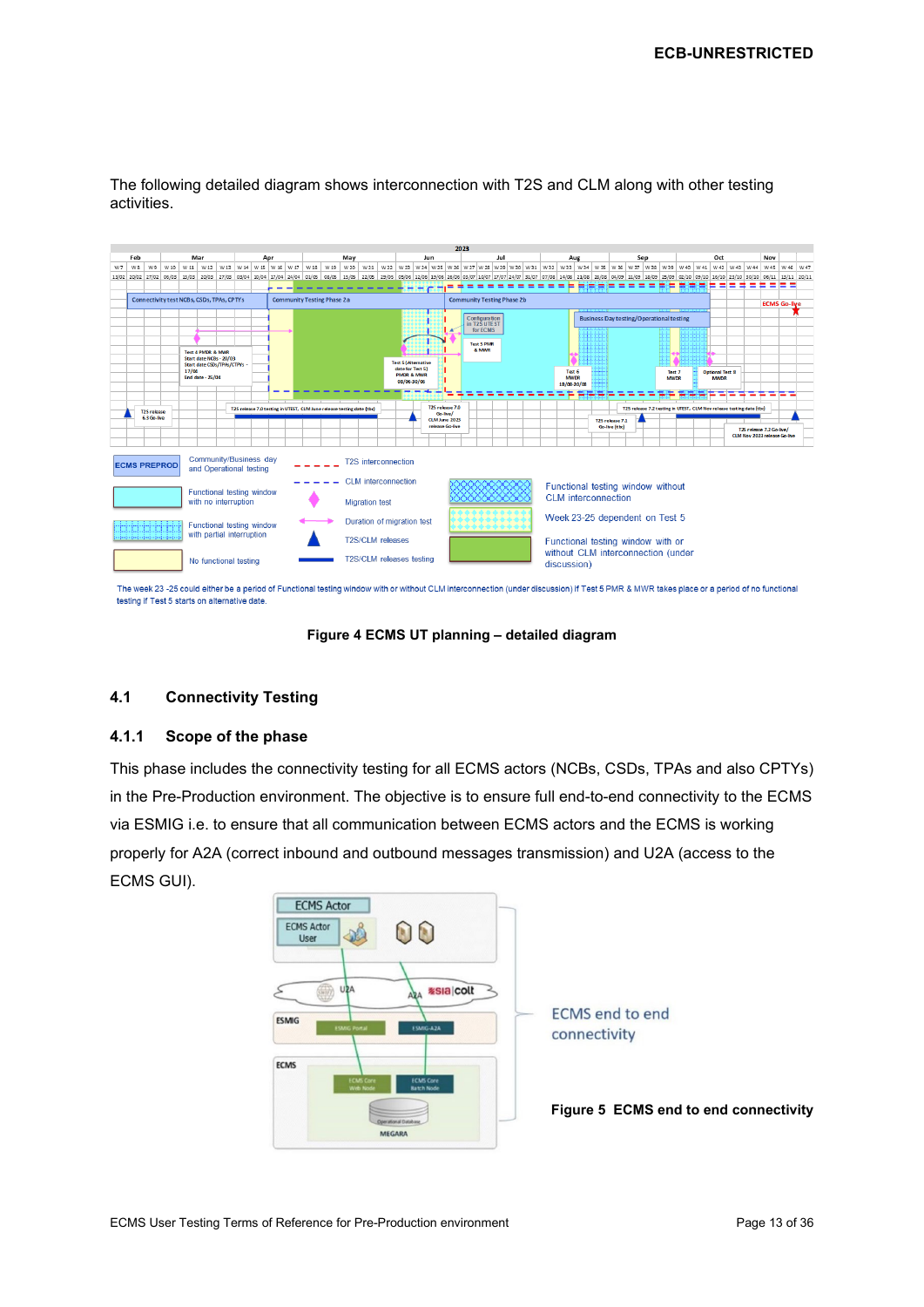The U2A and A2A connectivity tests consist of the following:

- Only NCBs and CPTYs should perform a U2A connectivity test, as CSDs/TPAs will not be U2A Users. U2A connectivity test aims to check that U2A users can access the ECMS GUI landing page.
- NCBs, CSDs, TPAs and all counterparties intending to connect to ECMS via A2A should perform a A2A connectivity test. A2A connectivity test aims to check that A2A users receive an acknowledgement message (admi.007) from the ECMS after sending one A2A message. The processing of ISO20022 incoming / outgoing messages will be tested. Each ECMS actor will be able to send any message within the scope of their ECMS business activity. ECMS actors who do not intend to send any ISO 20022 messages in Production, but would still like to check their ability to receive files/reports via A2A, can validate the connectivity by sending an "admi.005" message (report request). The A2A connectivity test will be considered a success once the ECMS actor receives an admi.007 message from the ECMS.

In order to perform connectivity testing some reference data need to be set up.

As a pre-requisite to the set-up of those reference data, actors will need to fill in the Registration Form<sup>[6](#page-13-0)</sup> (tab "Data for Connectivity"[7\)](#page-13-1):

- For CSDs and TPAs, the NCBs should send the Registration Form collected from the CSDs and TPAs to the ECMS operator two months before the start of Connectivity testing.
- For the CPTYs, the NCBs should collect the Registration Form from the CPTYs.

The steps for the set-up of reference data needed for connectivity testing ("pre-migration part 1") and the steps for the connectivity testing itself will follow the sequence described below:

<span id="page-13-0"></span><sup>&</sup>lt;sup>6</sup> The Registration Forms template is designed from a production point of view. It will be the same for production and testing, the goal being to test the Registration Forms before their use for pre-migration in production. The content/data of the registration Forms used for testing in Pre-Prod will be very close to the form used for production.

<span id="page-13-1"></span> $7$  At this stage, only this tab "Data for Connectivity" will be used but the full Registration Form should be submitted.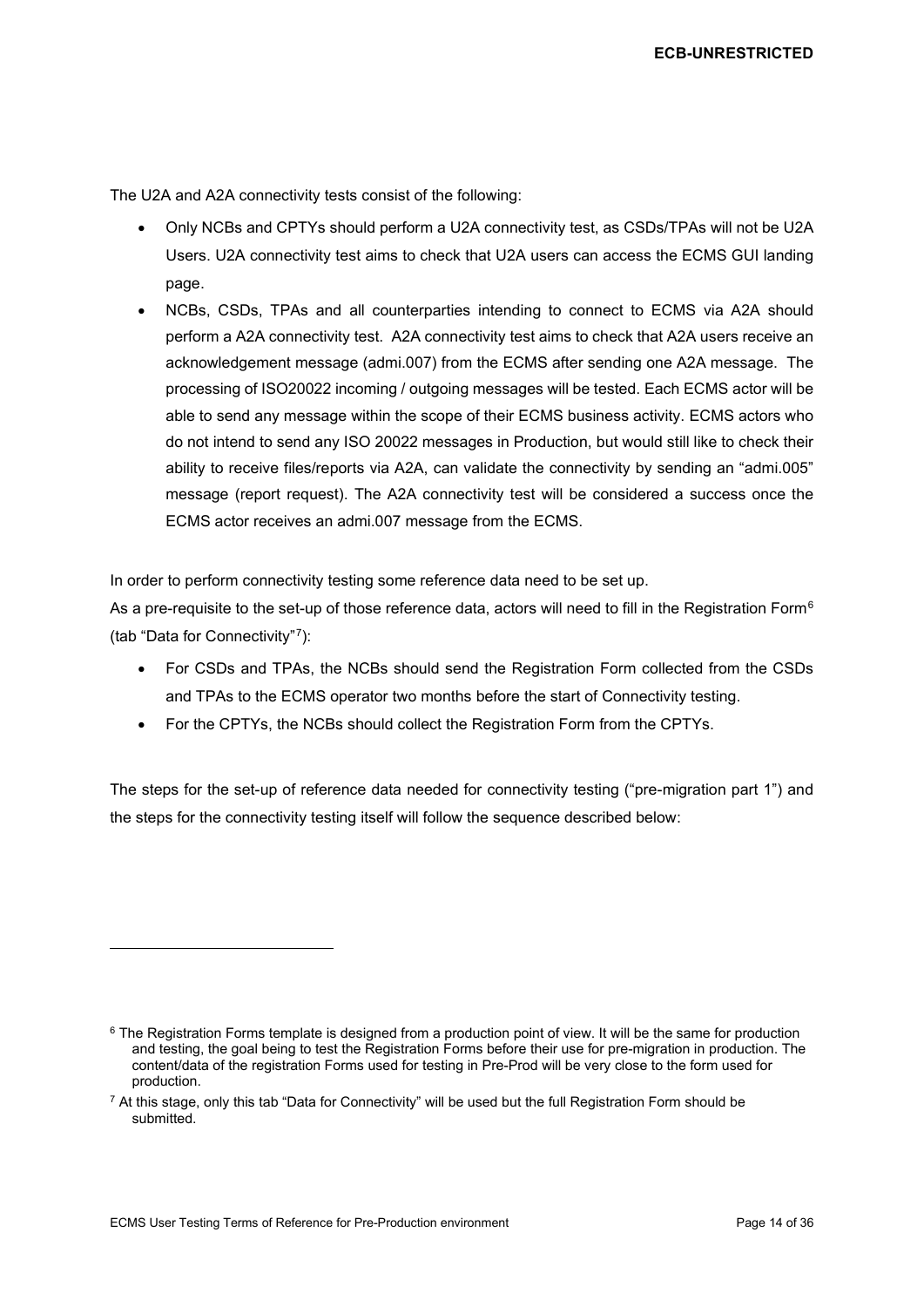| <b>Activity</b>                                                                                                                                                                                                                                                                        | <b>Actor</b>               | <b>Connectivity testing/</b><br><b>Pre-migration part 1</b> |
|----------------------------------------------------------------------------------------------------------------------------------------------------------------------------------------------------------------------------------------------------------------------------------------|----------------------------|-------------------------------------------------------------|
| 1. Creation of NCB/CSD/TPA party                                                                                                                                                                                                                                                       | <b>ECMS Operator</b>       | Pre-migration part 1                                        |
| 2a. Creation of NCB user(s) with the role 'NCB Admin'<br>2b. Creation of CSD/TPA A2A user without any role attached (roles not needed for<br>connectivity testing)                                                                                                                     | <b>ECMS Operator</b>       | Pre-migration part 1                                        |
| As from 2b. CSD/TPA A2A connectivity testing can be done                                                                                                                                                                                                                               | <b>CSD/TPA A2A</b><br>user | <b>Connectivity testing</b>                                 |
| 3. Connection to the ECMS GUI landing page (and the user can access menu<br>corresponding to his role)                                                                                                                                                                                 | <b>NCB Admin</b>           | <b>Connectivity testing</b>                                 |
| 4a. Creation of NCB A2A user without any role attached (roles not needed for<br>connectivity testing)<br>4b. Creation of NCB User(s) with the role 'NCB – U2A General Reference Data<br>Execution' (as from that moment the NCB user can access the menu corresponding<br>to his role) | <b>NCB Admin</b>           | Pre-migration part 1                                        |
| As from 4a. NCB A2A connectivity testing can be done                                                                                                                                                                                                                                   | <b>NCB A2A user</b>        | <b>Connectivity testing</b>                                 |
| 5. Creation of the CPTY party                                                                                                                                                                                                                                                          | <b>NCB User</b>            | Pre-migration part 1                                        |
| 6. Creation of the CPTY user(s) with the role 'CPTY Admin'                                                                                                                                                                                                                             | <b>NCB Admin</b>           | Pre-migration part 1                                        |
| 7. Connection to the ECMS GUI landing page (and the user can access menu<br>corresponding to his role)                                                                                                                                                                                 | <b>CPTY Admin</b>          | <b>Connectivity testing</b>                                 |
| 8. Creation of CPTY A2A user without any role attached (roles not needed for<br>connectivity testing)                                                                                                                                                                                  | CPTY Admin                 | Pre-migration part 1                                        |
| As from 8. CPTY A2A connectivity testing can be done                                                                                                                                                                                                                                   | <b>CPTY A2A user</b>       | <b>Connectivity testing</b>                                 |

**Table 3. Steps involved in Connectivity testing**

No other creation or modification of data apart for those described before should take place in the ECMS during the Connectivity Testing period.

## <span id="page-14-0"></span>**4.1.2 Timeline**

The connectivity testing phase in Pre-Prod environment shall last from 20 February 2023 to 14 April 2023, i.e. for two months, including a two week buffer. NCBs should complete their connectivity testing and set-up of their CPTYs admin users at the latest by 10 march 2023 so that CPTYs can start their connectivity testing.

## <span id="page-14-1"></span>**4.2 Community Testing Phase 2 (CTP2)**

## <span id="page-14-2"></span>**4.2.1 Scope of the phase**

The CTP2 allows all ECMS actors who will interact with the ECMS after go-live to test all ECMS functionalities and processes in the Pre-Production environment. This includes all counterparties who have successfully completed their connectivity tests and can thus take part in testing activities.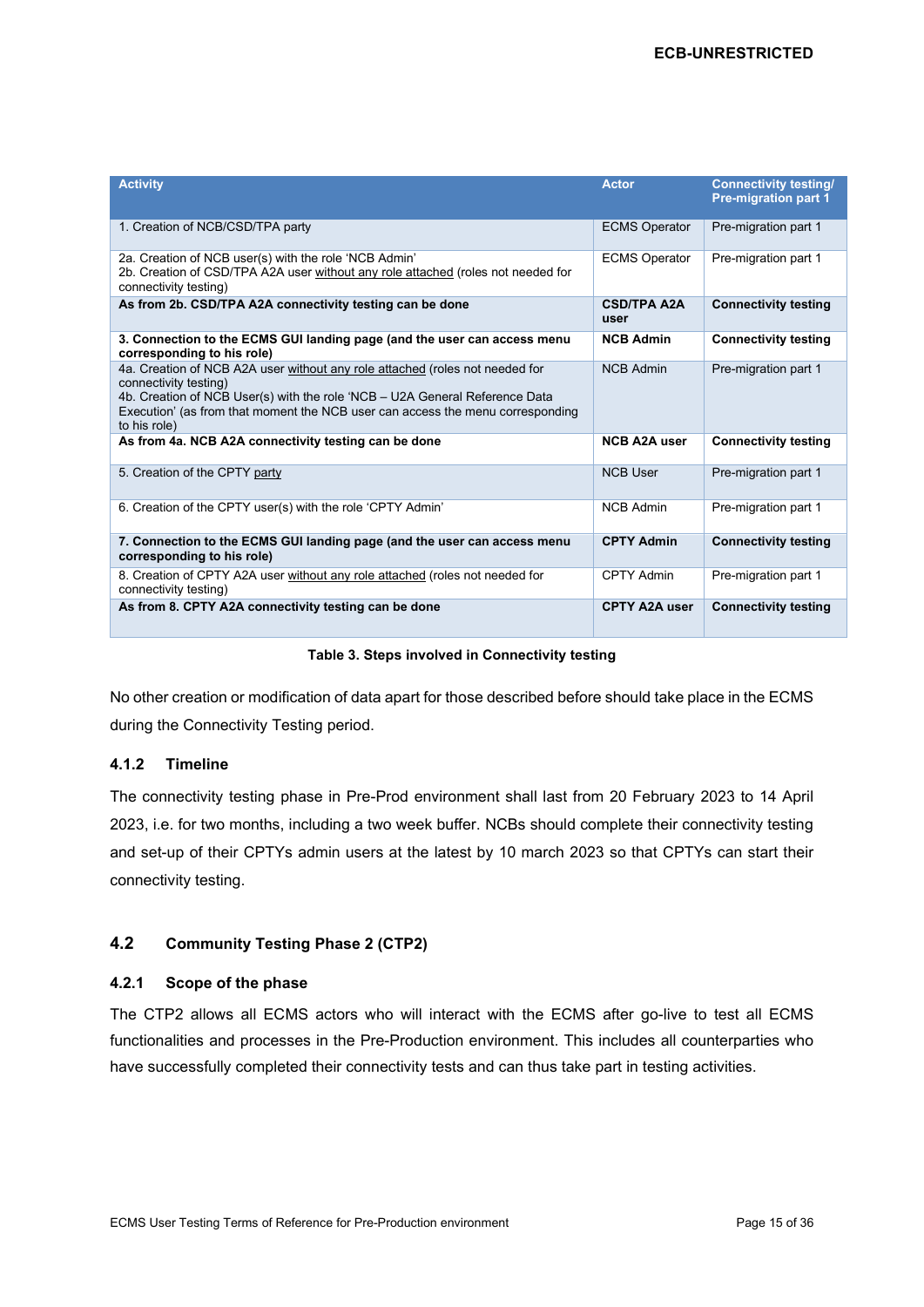The connection of the ECMS to T2S will only be available from 26 June 2023 onwards. Until then, and thereafter whenever CLM and/or T2S interconnection are unavailable, testing activities will be performed with the aid of testing tools, such as the CLM/T2S simulator.

The CTP2 is further split into 2 phases:

-during the Community testing phase 2a (CTP2a), NCBs and their counterparties will participate in testing, without any interconnection with T2S; CSDs/TPAs may also participate based on bi-lateral agreement with their NCB

-during the Community Testing Phase 2b (CTP2b), all ECMS actors will participate in testing, with a full interconnection with CLM and T2S

The flexibility of CSDs/TPAs to start CTP2b before the end of June 2023 will need to be agreed bilaterally between NCBs and CSDs/TPAs.

#### <span id="page-15-0"></span>**4.2.2 Timeline**

CTP2 starts after the successful completion of the Connectivity phase. CTP2a starts on 17 April 2023 and ends on 23 June 2023 (unless the optional pre-migration dress rehearsal (PMDR) needs to be executed in migration test no. 5, in which case CTP2a will end on 19 May 2023). CTP2b starts on 26 June 2023 and ends on 13 October 2023. As from 21 August 2023, it will run in parallel with the Business day and Operational testing phases.

#### <span id="page-15-1"></span>**4.2.3 UT Fundamental Test Cases**

The ECMS UT Fundamental Test Cases are a set of test cases to be executed by ECMS Actors. NCBs may define additional mandatory test cases which they require their community to execute in addition to UT Fundamental Test Cases.

The NCBs will be asked to confirm to the ECB testing coordinator, for each UT Fundamental test case, that NCBs and all actors of their Community for whom the test case is relevant have successfully executed it.

All relevant UT Fundamental Test Cases must be successfully executed by the ECMS Actors before the start of the Business day and Operational testing phases.

Further details are provided in the deliverable "ECMS UT Fundamental Test Cases".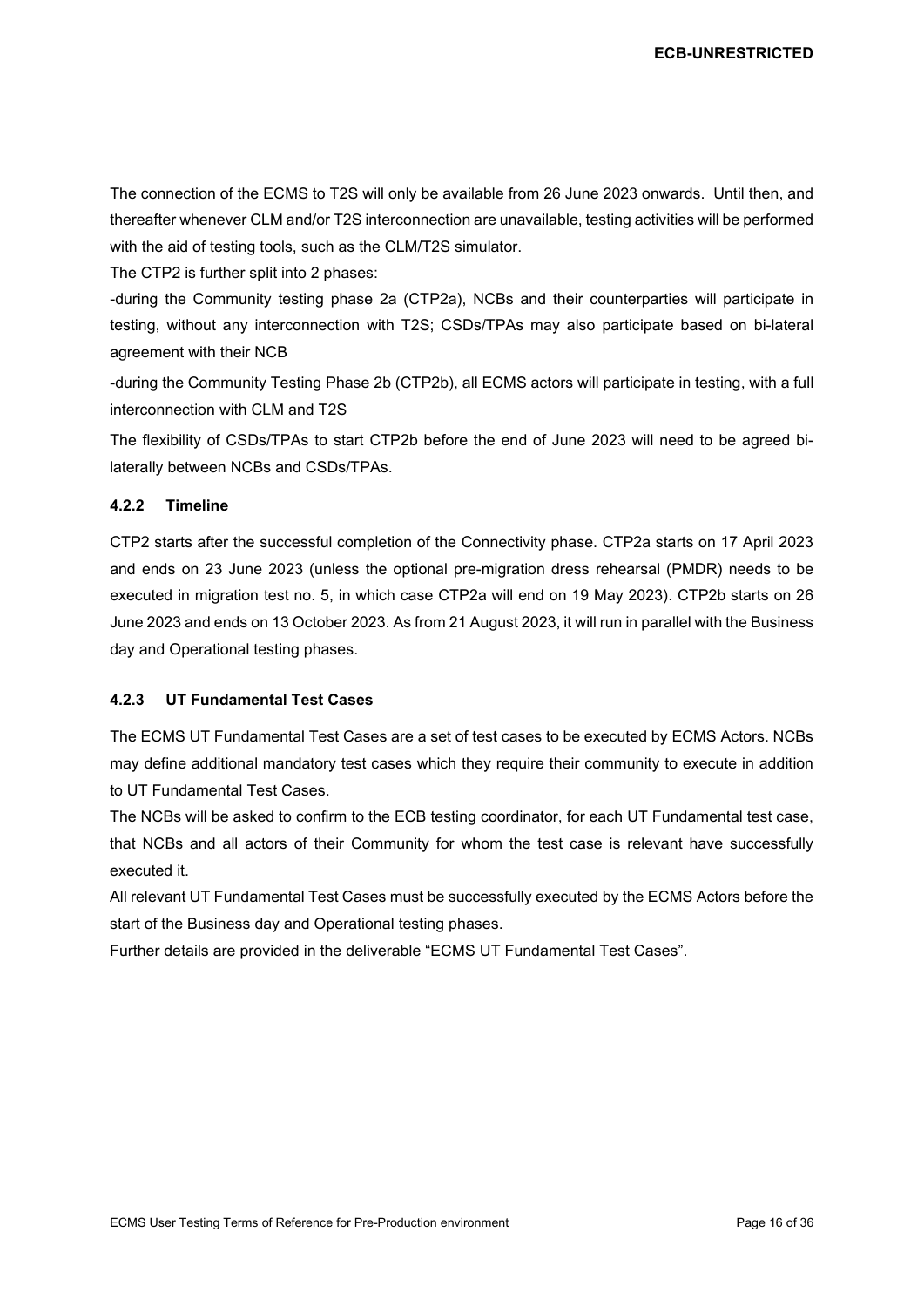#### <span id="page-16-0"></span>**4.3 Business day Testing**

#### <span id="page-16-1"></span>**4.3.1 Scope of the phase**

Business Day testing will allow ECMS Actors to test the ECMS processes with a specific focus on Day time and Night-time processes to ensure that their systems can adhere to the production schedule. will take the form of end-to-end testing, with both T2S and CLM connected to ECMS.

The Business Day testing phase will run for 3 weeks<sup>[8](#page-16-5)</sup> (refer to [4.3.2](#page-16-2) [Timeline\)](#page-16-2) following the ECMS Live Timing schedule and concurrently with all of the other TARGET services. During this period the NCB National Service Desks will provide support to their community according to the ECMS Live Timing schedule.

#### <span id="page-16-2"></span>**4.3.2 Timeline**

Business Day testing starts on 21 August 2023 and ends on 13 October 2023. It will run in parallel with the Operational testing phase, and in parallel with CTP2b which continues until 13 October 2023. The Business Day testing will run with the ECMS Live Timing schedule from 04 September 2023 to 22 September 2023[9.](#page-16-6)

#### <span id="page-16-3"></span>**4.4 Operational Testing**

#### <span id="page-16-4"></span>**4.4.1 Scope of the phase**

Operational testing will include specific tests related to the validation of operational procedures. The Operational Related Test (ORT) scenarios and assessment criteria for operational procedures will be defined by the Eurosystem along with NCBs Operational manager and will be presented to the ECMS-UTMSG and ultimately to the ECMS-WG for endorsement prior to the start of testing. These test cases must be carried out by the ECMS Actors. The days (non-consecutive) which will be required to execute operational tests of a disruptive nature (Fully fledged ORTs) will be specified in the Test Calendar. Apart from these, there may be other scenarios which can be executed in parallel with CTP2 during the Operational testing phase (Limited scope ORTs).

<span id="page-16-5"></span><sup>8</sup> Period is to be confirmed.

<span id="page-16-6"></span><sup>9</sup> Period is to be confirmed.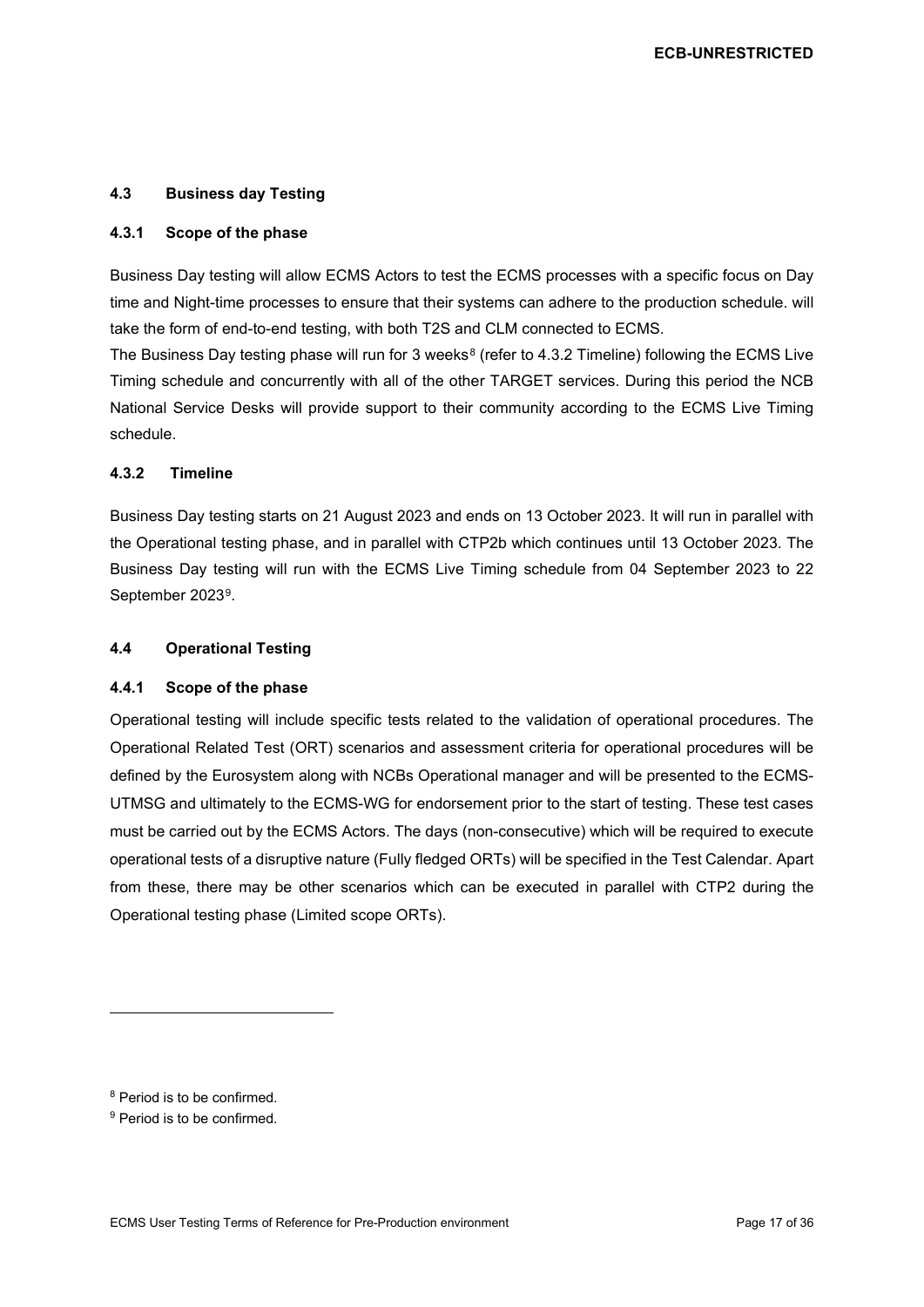The exact date of each ORT will be included in the Testing Calendar. The Operational testing phase will be performed in parallel with the Business Day testing phase.

#### <span id="page-17-0"></span>**4.4.2 Timeline**

Operational testing starts on 21 August 2023 and ends on 13 October 2023. It will run in parallel with Business day testing, and in parallel with CTP2b which continues until 13 October 2023.

## <span id="page-17-1"></span>**5. Migration testing in Pre-Production**

This section provided details on five migration tests which are planned to be executed in the Pre-Prod environment. In the Pre-prod environment, migration testing will consist of Pre-Migration Rehearsals (PMRs), Pre-Migration Dress-Rehearsals (PMDRs), Migration Weekend Rehearsals (MWRs) and Migration Weekend Dress Rehearsals (MWDRs).

Activities related to migration tests will be included in the Testing Calendar. During the execution of these migration tests, it will not be possible to perform any functional test<sup>10</sup>.

#### <span id="page-17-2"></span>**5.1 Migration test no. 4**

Migration test no.4 will consist of a PMDR followed by an MWR. The objective of Migration test no. 4 is to rehearse the pre-migration activities and migration weekend activities. In this test pre-migration activities will follow the sequence and timing as planned in production. The migration weekend activities will follow the sequence planned in production but timing of the activities will be customised to reflect the test environment.

#### **Migration test no. 4 - PMDR**:

- Start date 20 March 2023 for NCBs, 17 April 2023 for CSDs/TPAs/CPTYs
- $\bullet$  End date  $-21$  April 2023
- Pre-requisite NCBs have successfully connected to Pre-Prod by 17 March 2023 and CSDS/TPAs/CPTYs have successfully connected to Pre-Prod by 14 April 2023. NCBs should be ready with DTT files based on the Registration forms. A snapshot of the complete Pre-Prod

<span id="page-17-3"></span> $10$  Exact duration of migration test to be confirmed after detailed migration deliverables are finalized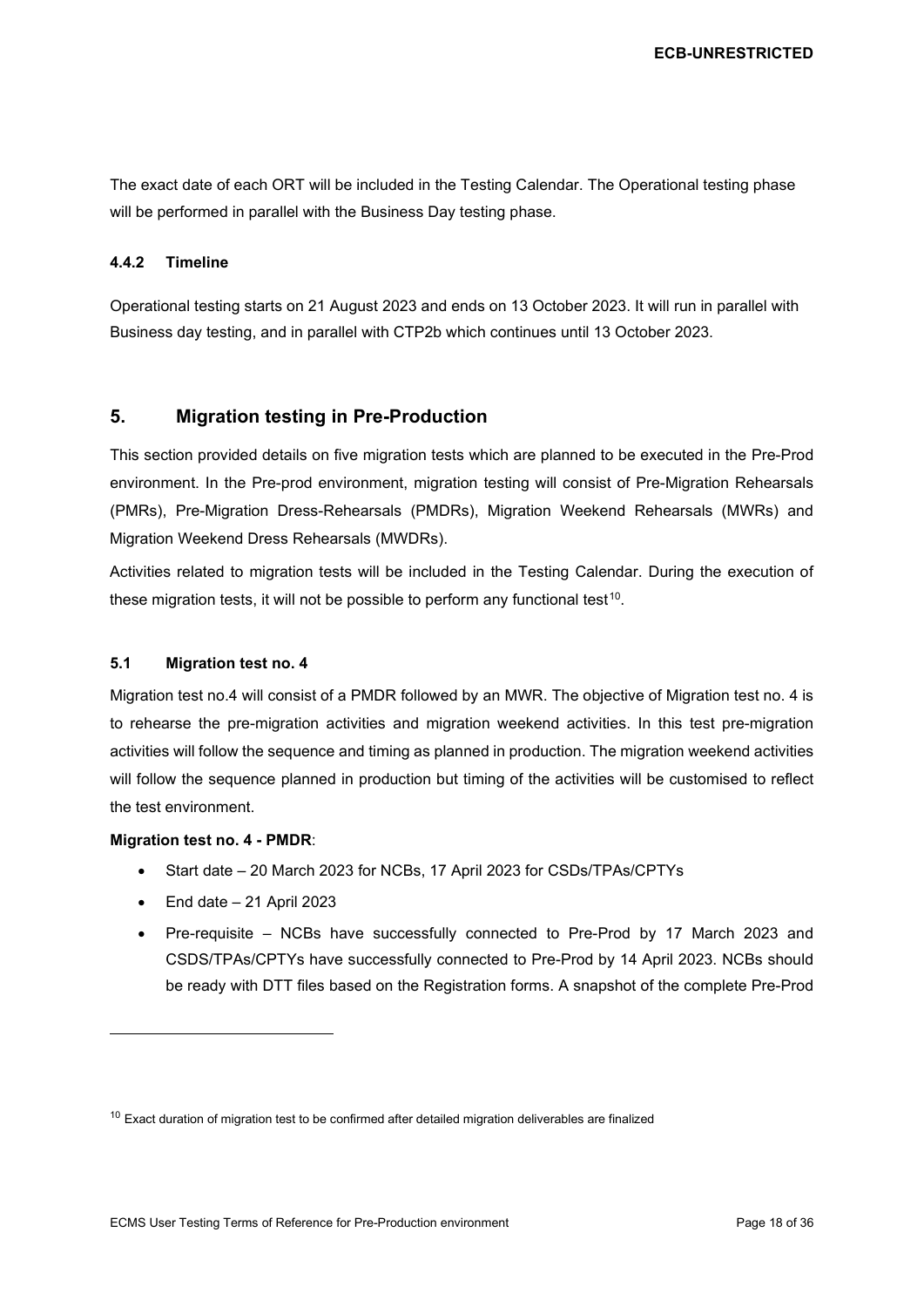environment (including all reference data created up to that date to execute connectivity testing) will take place upon completion of NCBs connectivity testing on 17 March. The correct ECMS software must be available to execute the PMDR.

- Execution The NCBs will involve the CSDs,TPAs and CPTYs based on the activities required for the pre-migration dress rehearsal.
- Post-rehearsal activities Once the pre-migration is complete the results of the test will be evaluated. The NCBs and counterparties will start the execution of the MWR upon completion of the PMDR.

#### **Migration test no. 4 – MWR**

- Start date 24 April 2023
- $\bullet$  End date  $-25$  April 2023
- Pre-requisite The PMDR must be completed to start the MWR.
- Execution The NCBs will involve the CPTYs based on the activities required for the migration weekend rehearsal.
- Post-rehearsal activities Once the migration is complete the results of the test will be evaluated. The NCBs and counterparties will start the execution of the CTP2a phase upon completion of the migration weekend test.

#### <span id="page-18-0"></span>**5.2 Migration test no. 5 with mandatory PMR**

If test no. 4 PMDR is successful, Migration test no. 5 will consist of a PMR followed by an MWR . The objective of Migration test no. 5 is to rehearse the pre-migration activities and migration weekend activities. In this test the pre-migration activities and migration weekend activities will follow the sequence planned in production, but the timing of the activities will be customised to reflect the test environment.

#### **Migration test no. 5** - PMR

- Start date 26 June 2023
- End date –28 June 2023
- Pre-requisite A clean up of the transactional data has been performed. T2S interconnection is established before ECMS reference data is set-up in T2S as part of the PMR.
- Execution The NCBs will involve the CSDs, TPAs and CPTYs based on the activities required for the pre-migration rehearsal. Additional reference data will be created on top of the data created in the PMDR part of test no. 4.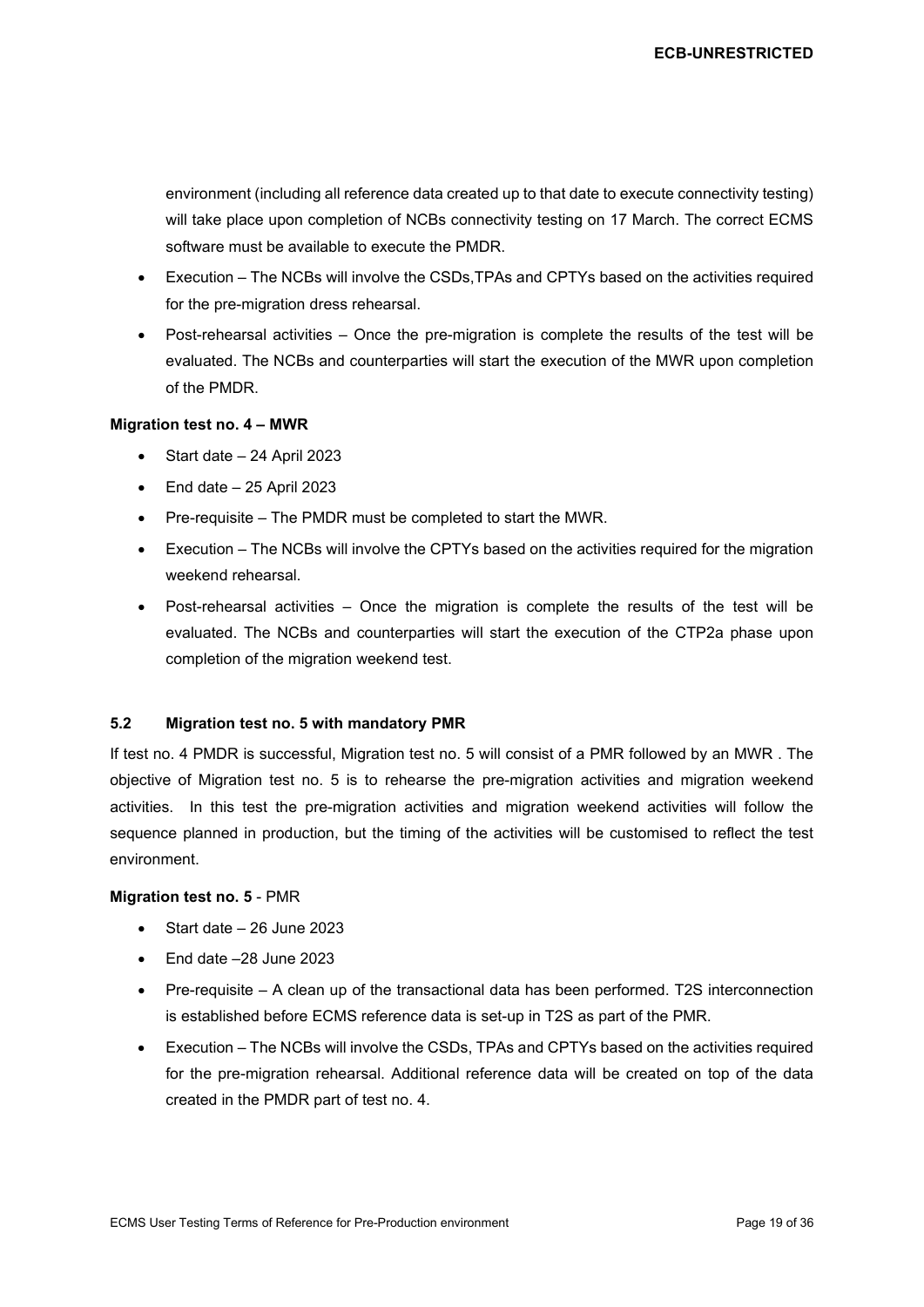• Post-rehearsal activities – Once the pre-migration is complete the results of the test will be evaluated. The NCBs, CSD, TPA and CPTYs will start the execution of the MWR upon completion of the PMR.

#### **Migration test no. 5** – MWR:

- Start date 29 June 2023
- $\bullet$  End date  $-30$  June 2023
- Pre-requisite The PMR, including all reference data set up in T2S, must be completed to start the MWR. CSDs/TPAs are ready to participate in MWR in Pre-Prod.
- Execution The NCBs will involve the CSDs, TPAs and CPTYs based on the activities required for the migration weekend rehearsal.
- Post-rehearsal activities Once the migration is complete the results of the test will be evaluated. The NCBs, CSD, TPA and CPTYs will start the execution of the CTP2b phase upon completion of the MWR.

#### <span id="page-19-0"></span>**5.3 Migration test no. 5 with optional PMDR**

If the PMDR of Migration test no. 4 was not successful, Migration test no. 5 will consist of a new PMDR followed by an MWR. The objective of Migration test no. 5 is to rehearse the pre-migration activities and migration weekend activities. In this test the pre-migration activities will follow the sequence and timing as planned in production. The migration weekend activities will follow the sequence planned in production but the timing of the activities will be customised to reflect the test environment.

#### **Migration test no. 5** - PMDR

- Start date 08 June 2023
- End date 28 June 2023
- Pre-requisite A complete clean up of the Pre-Prod environment and a reload of the snapshot of the reference data for connectivity taken on 17 March. Data needed for connectivity which have been created after 17 March need to be set up again and related connectivity testing needs to be re-executed. T2S interconnection is established before ECMS reference data is set-up in T2S at the end of PMDR, as of 26 June 2023
- Execution The NCBs will involve the CSDs, TPAs and CPTYs based on the activities required for the pre-migration dress rehearsal.
- Post-rehearsal activities Once the pre-migration is complete the results of the test will be evaluated. The NCBs, CSD, TPA and CPTYs will start the execution of the MWR upon completion of the PMDR.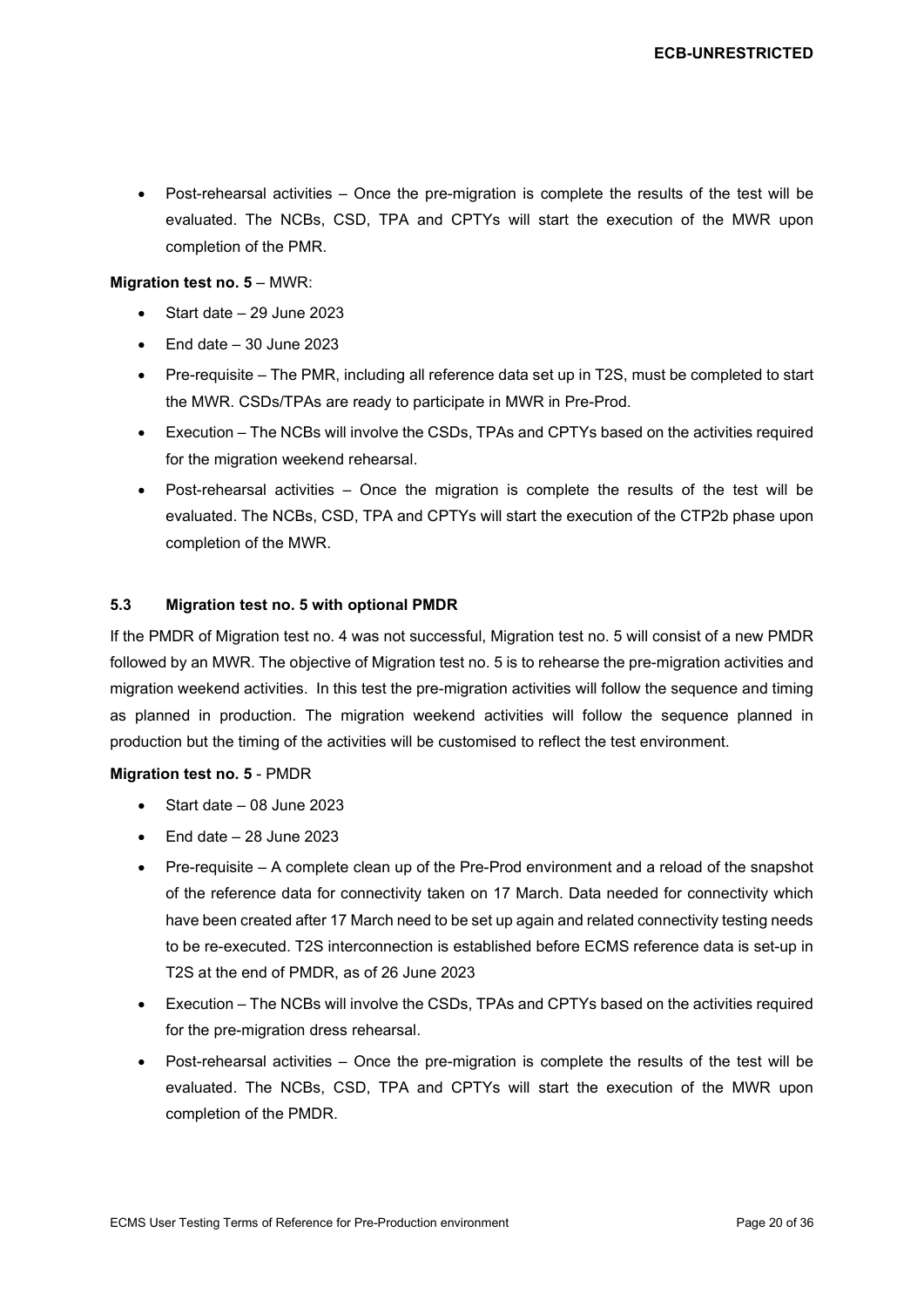#### **Migration test no. 5** – MWR:

- Start date 29 June 2023
- $\bullet$  End date  $-30$  June 2023
- Pre-requisite The PMDR, including all reference data set up in T2S, must be completed to start the MWR. CSDs/TPAs are ready to participate in MWR in Pre-Prod.
- Execution The NCBs will involve the CSDs, TPAs and CPTYs based on the activities required for the migration weekend rehearsal.
- Post-rehearsal activities Once the migration is complete the results of the test will be evaluated. The NCBs, CSD, TPA and CPTYs will start the execution of the CTP2b phase upon completion of the MWR.

#### <span id="page-20-0"></span>**5.4 Migration test no. 6**

Migration test no. 6 will consist of a MWDR. The objective of Migration test no. 6 is to rehearse the migration weekend activities during a weekend. In this test the migration weekend activities will follow the sequence and timing planned in production.

#### **Migration test no. 6** - MWDR

- Start date 18 August 2023
- End date 20 August 2023
- Pre-requisite A clean up of the transactional data.
- Execution The NCBs will involve the CSDs, TPAs and CPTYs based on the activities required for the migration weekend dress rehearsal.
- Post-rehearsal activities Once the migration is complete the results of the test will be evaluated. The Business Day and Operational Testing phases will start. The CTP2b test phase will continue.

#### <span id="page-20-1"></span>**5.5 Migration test no. 7**

Migration test no. 7 will consist of a MWDR. The objective of Migration test no. 7 is to rehearse the migration weekend activities during a weekend. In this test the migration weekend activities will follow the sequence and timing planned in production.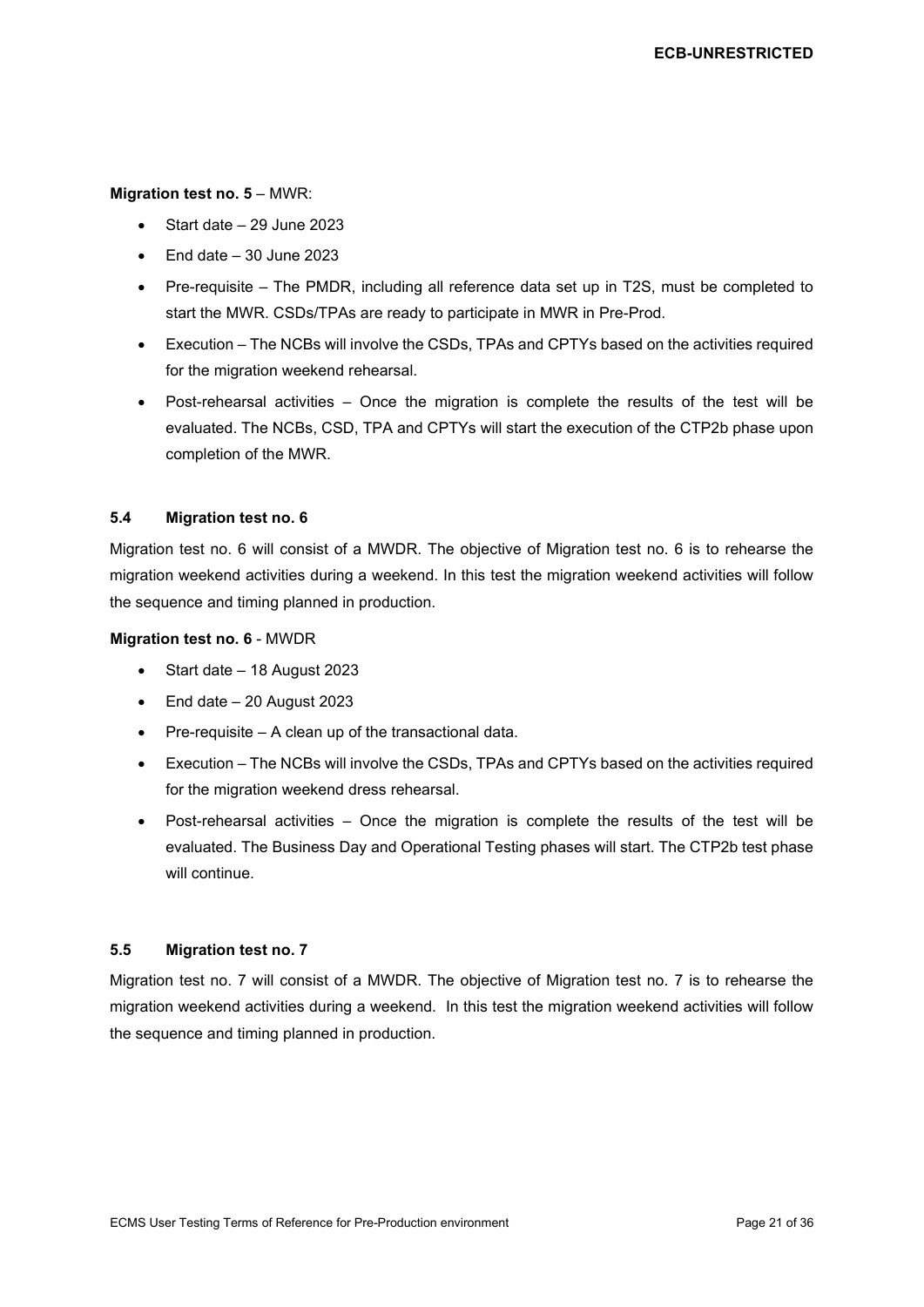#### **Migration test no. 7 - MWDR**:

- Start date 29 September 2023
- End date 1 October 2023
- Pre-requisite A clean up of the transactional data
- Execution The NCBs will involve the CSDs, TPAs and CPTYs based on the activities required for the migration weekend dress rehearsal.
- Post-rehearsal activities Once the migration is complete the results of the test will be evaluated. The Business Day, Operational Testing and CTP2b test phases will continue.

#### <span id="page-21-0"></span>**5.6 Migration test no. 8**

A MWDR could be executed as a part of Migration test no. 8 if the Migration test no. 7 is unsuccessful. The objective of Migration test no. 8 is to rehearse the migration weekend activities. In this test the migration weekend activities will follow the sequence and timing planned in production.

#### **Migration test no. 8 – MWDR (optional)**:

- Start date 13 October 2023
- End date 15 October 2023
- Pre-requisite A clean up of the transactional data
- Execution The NCBs will involve the CSDs, TPAs and CPTYs based on the activities required for the migration weekend dress rehearsal.
- Post-rehearsal activities Once the migration is complete the results of the test will be evaluated.

#### <span id="page-21-1"></span>**5.7 Migration testing communication**

Each rehearsal usually includes several participating actors. It is therefore necessary that all the rehearsal activities are executed in a co-ordinated way and that all actors share the same understanding of the rehearsal objective, organisation, etc. NCBs' Test Managers will coordinate with their community, i.e CSDs, TPAs and CPTYs.

## <span id="page-21-2"></span>**6. Retest of bug-fix releases**

During the ECMS UT phases bug-fix release will be deployed to fix any defects identified during User Testing. Such bug-fix releases will follow the deployment path as described in Chapter 8 [Deployment](#page-27-0)  [management](#page-27-0) . The raiser of the defect will be responsible for retesting the bug fix. This retesting can take place either in EAC or in the Pre-Prod environment. Both the content and deployment plan of a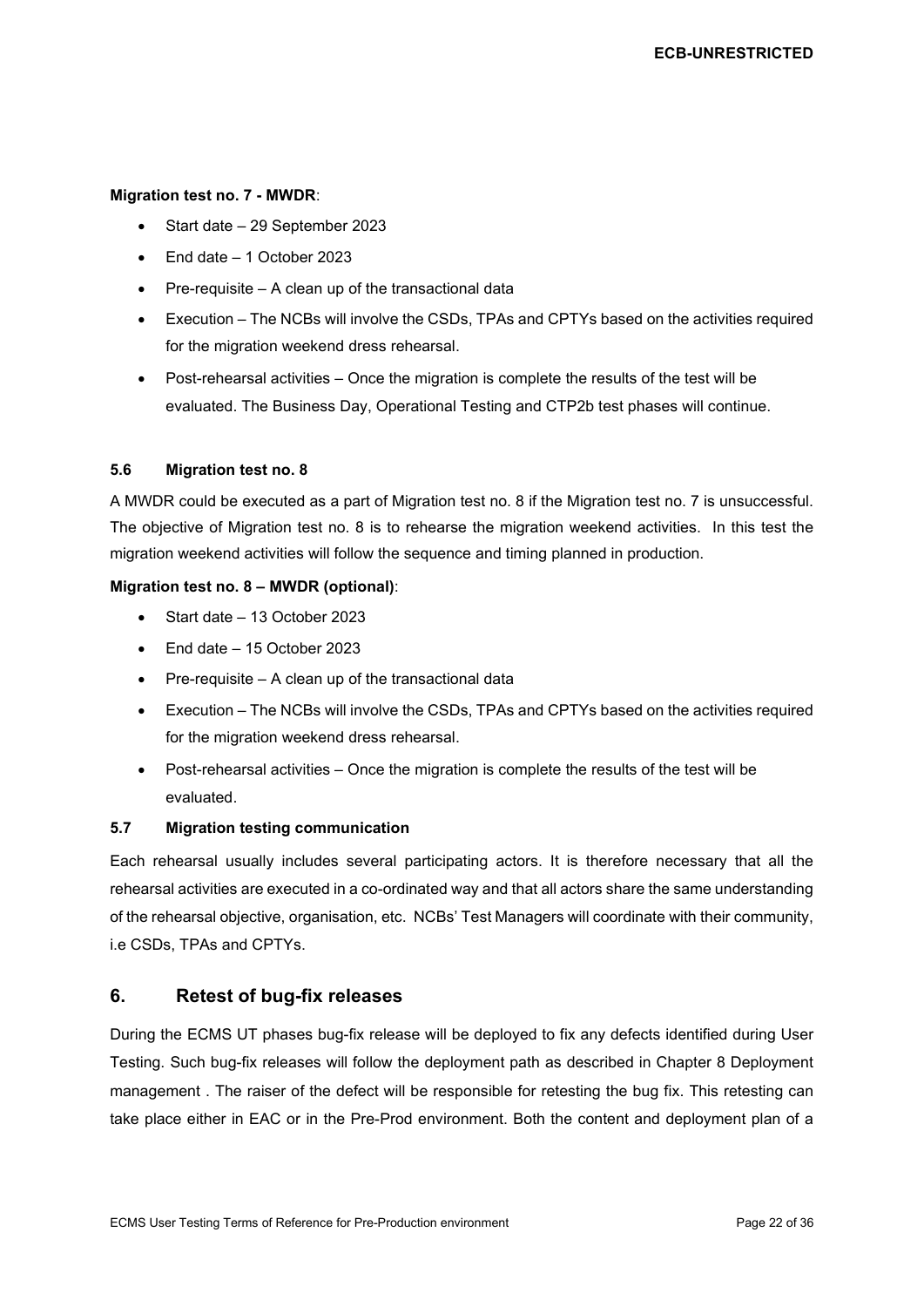release will be discussed in the weekly Test Managers call. The Test Manager may also discuss and request a sequential deployment approach i.e. on different dates in EAC and the Pre-Prod environment to avoid any impact on the community. Such a sequential deployment approach will allow NCBs to retest the bug fix in EAC before deployment in the Pre-Prod environment. The EAC environment continues to remain active even after the end of CTP1b.

## <span id="page-22-0"></span>**7. Entry and Exit criteria**

The entry criteria for Community Testing Phases 2a and 2b (respectively CTP2a and CTP2b), Business day Testing and Operational Testing phases define certain pre-requisites that must be fulfilled before the start of each given testing phase. The exit criteria for the above mentioned UT phases define the criteria based on which the outcome of a given test phase can be considered successful and allowing ECMS Actors to move to the next testing phase. The entry and exit criteria will be validated for each phase. For decision to start a given phase an assessment of entry criteria laid out below will be carried out. Similarly, the exit of a given phase will be based on the assessment of the exit criteria laid out below.

## <span id="page-22-1"></span>**7.1 Connectivity Testing**

#### **Entry Criteria**

Connectivity Testing in Pre-Prod environment will be performed by all ECMS Actors (NCBs, CSDs/TPAs, CPTYs[11](#page-22-2)). Connectivity Testing also has to be performed in Pre-Prod for those who have already done it in the EAC environment.

- Completed the e-ordering process with the chosen Network Service Provider;
- Successful subscription to the NSP's Services for ECMS (U2A and/or A2A); this means that the involved ECMS Actor has completed the subscription to all necessary NSP services (i.e. category of ongoing/incoming messages, number of user certificates needed with the proper access rights and in general all NSP facilities needed for interaction with the platform) that allow full interaction with ECMS and its functionalities;
- Request for the NSP digital certificates is complete;
- Completion of connectivity set-up with NSP;

<span id="page-22-2"></span><sup>11</sup> As stated in Chapter [1](#page-4-0) the counterparties involved will be all those that have U2A and/or A2A access to the ECMS.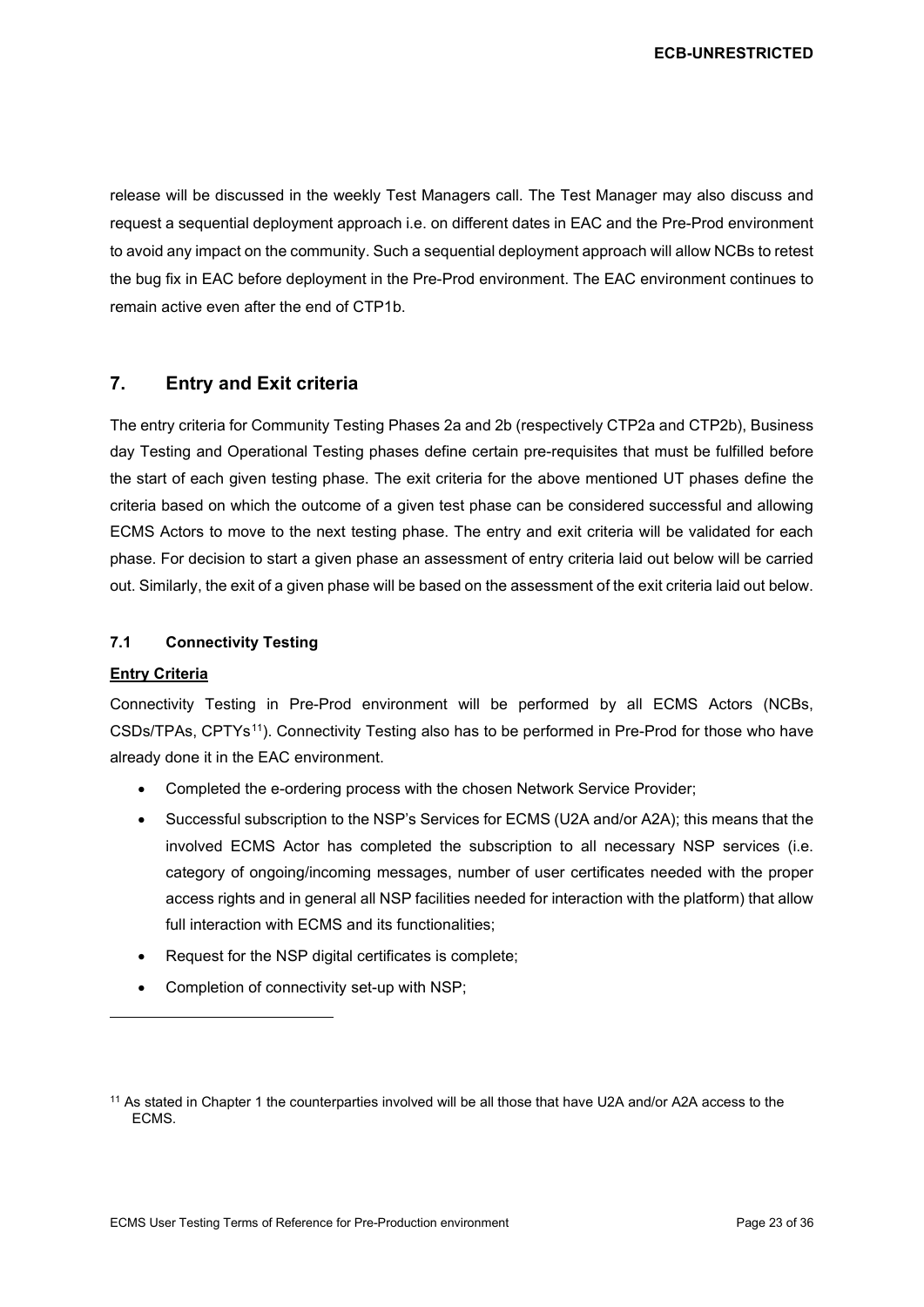- Registration to the Closed Group of Users (CGU) is complete;
- All NCBs, CDSs/TPAs and CPTYs are configured in ESMIG;
- The NCB has sent their Registration Form "data for connectivity" to the ECMS operator and the ECMS operator has completed the set up of the static data needed in ECMS for NCB connectivity testing;
- Involved CSD/TPAs have sent the Registration Form "data for connectivity" to their NCB, the NCB has forwarded the form to the ECMS operator and the ECMS operator has completed the set up of the static data needed in ECMS for CSD/TPA connectivity testing;
- Involved CPTYs have sent their Registration Form "data for connectivity" to their NCB and the NCB has completed the set up of the static data needed in ECMS for CPTY connectivity testing.
- Availability of the Pre-Prod environment.

#### **Exit Criteria**

• All NCBs, CSDs/TPAs and CPTYs have completed the connectivity test. An ECMS Actor who successfully finishes earlier, will not be able to start CTP2a and following phases any earlier;

#### <span id="page-23-0"></span>**7.2 Community Testing Phase 2a (CTP2a)**

#### **Entry Criteria**

- Connectivity established A connectivity test has been successfully concluded by all ECMS Actors involved (NCBs, CPTYs, CSDs/TPAs);
- Availability of the Pre-Prod environment;
- All ECMS Actors (NCBs, CPTYs, and those CSDs/TPAs participating in CTP2a) confirm that they are ready to assume their role as expected in production;
- NCBs, CPTYs (and those CSDs/TPAs participating in CTP2a) have configured the Users involved in CTP2a with the relevant roles and authorisation both in ESMIG and in the ECMS;
- The quality of the system is sufficient to progress to CTP2a, i.e. all discovered defects (including those discovered during the Testing Phases in EAC environment) with high severity have been resolved;
- Readiness of the Eurosystem systems (CLM, ESCB Services, Common Components etc.) to interact with ECMS and completion of the relevant tests;
- The MIB has given the green light to start the CTP2a testing phase.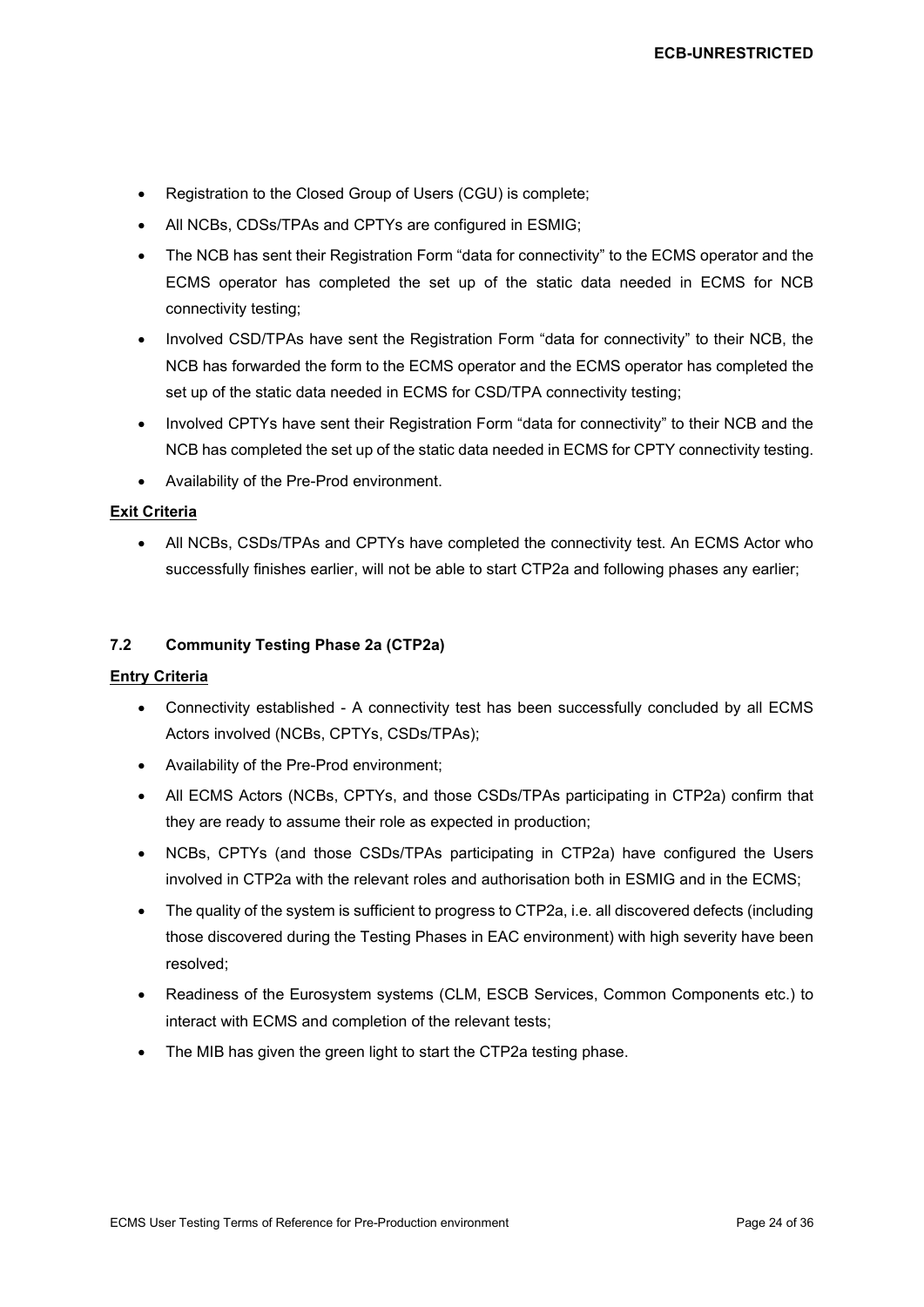#### **Exit Criteria**

- All NCBs and CPTYs (and those CSDs/TPAs participating in CTP2a) have completed the test cases NCBs defined as mandatory to be performed during CTP2a;
- Completion at least once of a successful Pre-migration Dress Rehearsal and Migration Weekend Rehearsal following the defined playbooks;
- All discovered defects with high severity related to the functionality have been resolved or a suitable workaround has been identified;
- A resolution timeline for all discovered defects with medium or low severity related to the functionality has been agreed by the ECMS-UTMSG;
- All NCBs confirm their readiness and that of their community of counterparties (and those CSDs/TPAs participating in CTP2a) to exit CTP2a phase;

## <span id="page-24-0"></span>**7.3 Community Testing Phase 2b (CTP2b)**

## **Entry Criteria**

- All ECMS Actors confirm that they are ready to assume their role as expected in production;
- All ECMS Actors have configured the Users involved in CTP2a with the relevant roles and authorisation both in ESMIG and in the ECMS;
- The quality of the system is sufficient to progress to CTP2b, i.e. all discovered defects (including those discovered during CTP2a) with high severity have been resolved;
- Readiness of Eurosystem systems (T2S) to interact with ECMS and completion of relevant test;
- The MIB has given the green light to start the CTP2b testing phase.

## **Exit Criteria**

- All NCBs, CPTYs, CSDs and TPAs have completed the test cases NCBs defined as mandatory to be performed during CTP2b;
- Completion at least once of a successful Pre-migration and Migration Weekend Rehearsal following the defined playbooks;
- All discovered defects with high severity related to the functionality have been resolved or a suitable workaround has been identified;
- A resolution timeline for all discovered defects with medium or low severity related to the functionality has been agreed by the ECMS-UTMSG ;
- All NCBs confirm their readiness and that of their community of counterparties and CSDs/TPAs to exit the CTP2b phase;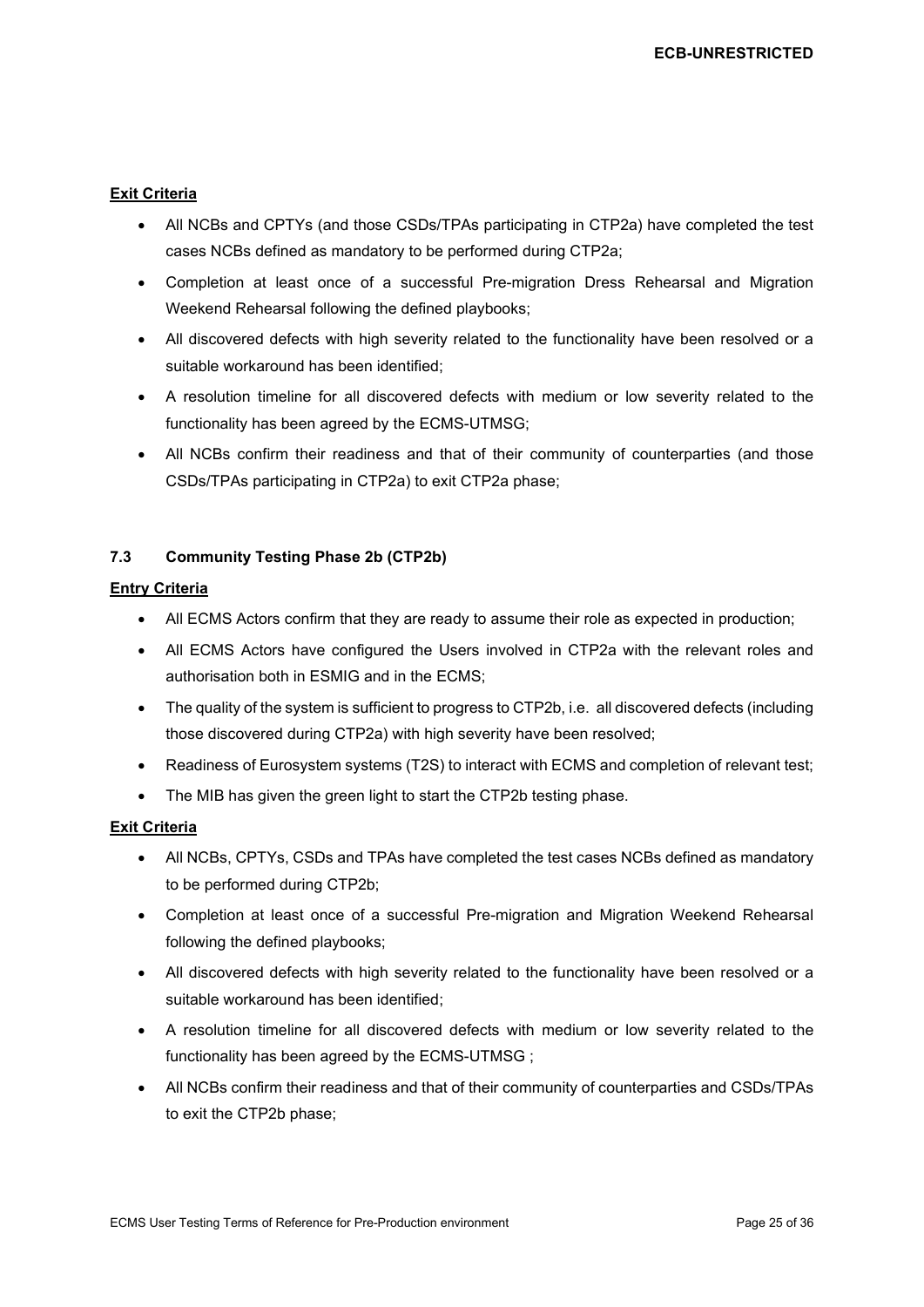- The MIB decides to close the CTP2b, Business Day Testing and Operational Testing phases and at the same time to close the whole ECMS User Testing;
- ECB Testing Coordinator communicates the closure of the ECMS User Testing.

#### <span id="page-25-0"></span>**7.4 Business day Testing**

Business day Testing and Operational Testing will run in parallel. Part of Phase 2b will also run in parallel.

## **Entry Criteria**

- Sufficient progress on Community testing phase 2b;
- Successful completion of the ECMS UT Fundamental test Cases
- The quality of the system is sufficient to progress to Business Day Testing i.e. all discovered defects (including those already discovered during CTP2b) with high severity have been resolved;
- Interconnection with CLM, T2S, ESCB Services and Common Component remains established;
- MIB has given the green light to start the Business Day Testing phase.

#### **Exit Criteria**

- All CPTYs, CSDs and TPAs have completed the test cases NCBs defined as mandatory to be performed during Business Day Testing phase;
- All discovered defects with high severity related to the functionality have been resolved or a suitable workaround is identified;
- A resolution timeline for all discovered defects with medium or low severity related to the functionality has been agreed by the ECMS-UTMSG;
- All NCBs confirm their readiness and that of their community of counterparties and CSDs/TPAs to exit the Business Day Testing phase;
- MIB decides to close the CTP2b, Business Day Testing and Operational Testing phases and at the same time to close the whole ECMS User Testing;
- ECB Testing Coordinator communicates the closure of the ECMS User Testing.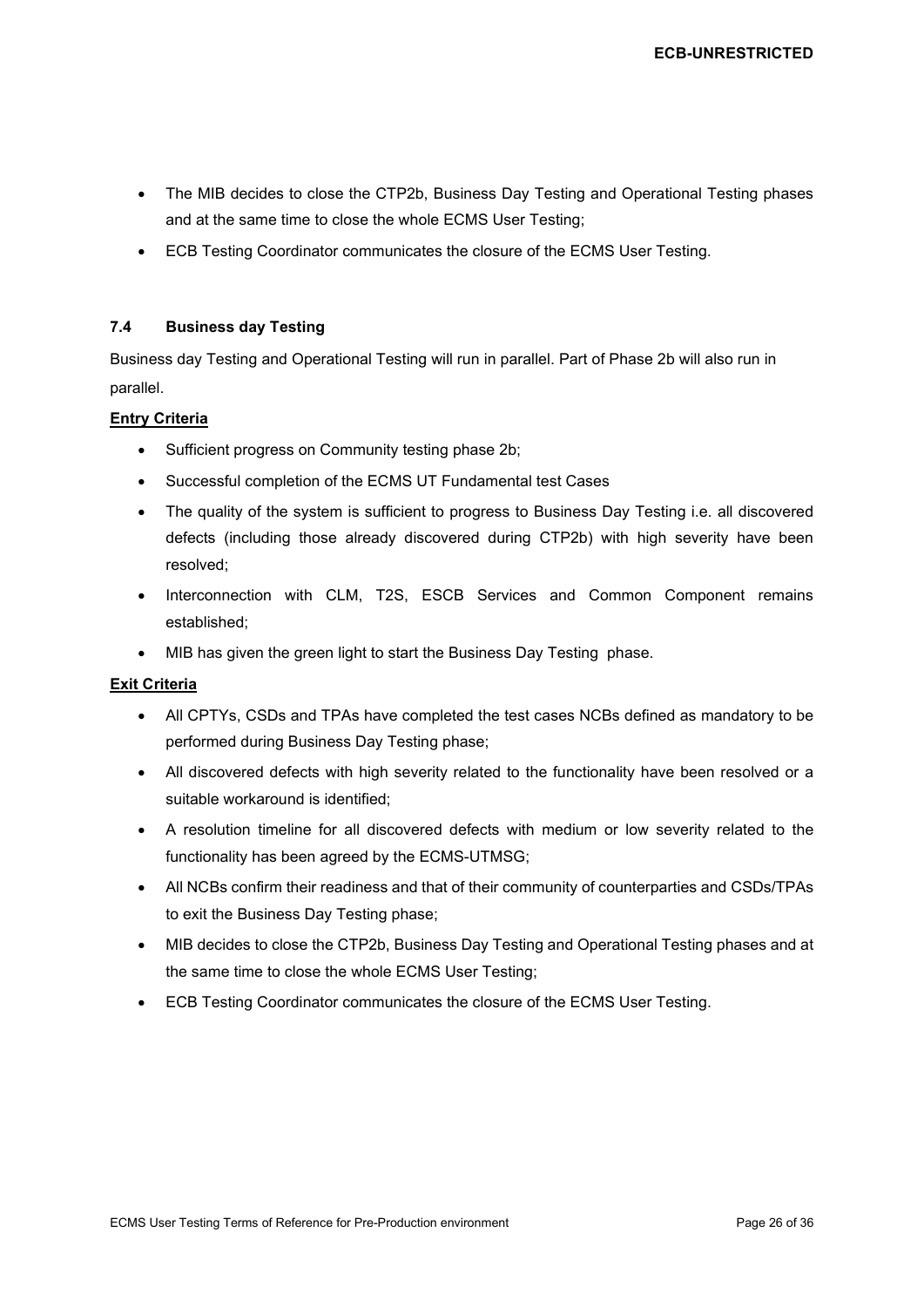#### <span id="page-26-0"></span>**7.5 Operational Testing**

Business day Testing and Operational Testing will run in parallel. Part of Phase 2b will also run in parallel. As stated in section 4.4.1 there may be scenarios which can be executed in parallel with CTP2 during the Operational testing phase (Limited scope ORTs).

#### **Entry Criteria**

- Sufficient progress on Community testing phase 2b;
- Successful completion of the ECMS UT Fundamental test Cases and the tests of functionalities needed for operational testing.
- The ECMS Operator and NCBs National Service Desk are ready to provide standard support according to the requirement of Operational test cases foreseen;
- The quality of the system is sufficient to progress to Operational Testing, i.e. all discovered defects (including those already discovered during CTP2b) with high severity have been resolved;
- Interconnection with CLM, T2S, ESCB Services and Common Component remains established;
- MIB has given the green light to start the Operational Testing phase.

#### **Exit Criteria**

- All CPTYs, CSDs and TPAs have completed the test cases NCBs defined as mandatory to be performed during Operational Testing phase;
- All discovered defects with high severity related to the functionality have been resolved or a suitable workaround is identified;
- A resolution timeline for all discovered defects with medium or low severity related to the functionality has been agreed by the ECMS-UTMSG;
- All NCBs confirm their readiness and that of their community of counterparties and CSDs/TPAs to exit the Operational Testing phase;
- MIB decides to close the CTP2b, Business day Testing and Operational Testing phases and at the same time to close the whole ECMS User Testing;
- ECB Testing Coordinator communicates the closure of the ECMS User Testing.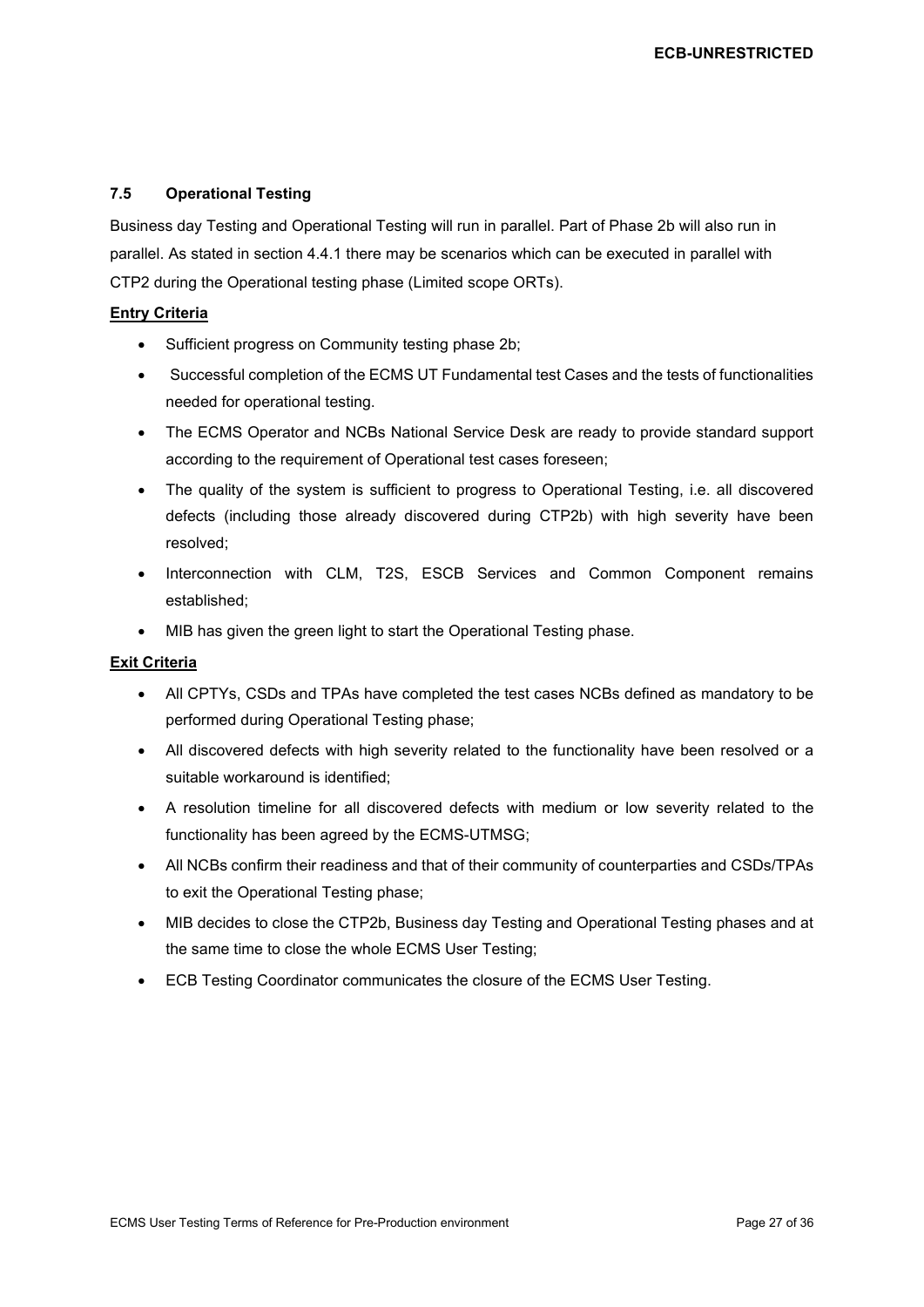## <span id="page-27-0"></span>**8. Deployment management**

Deployment management organises the rollout of software releases and/or configurable parameter changes to ECMS software.

Deployment cycles for the implementation of bug fix releases are independent from the software deployment for the different ECMS UT phases.

In principle a bi-weekly bug fix release should be planned in order to allow sufficient progress during the different ECMS UT phases. In case no bugs are identified or need to be fixed, then a bug fix release will not take place.

#### <span id="page-27-1"></span>**8.1 Standard deployment**

During CTP2, Pre-Prod will fall under the regular T2-T2S-ECMS synchronized release day. The deployment activity that happens on a regular day with a release day schedule in Pre-Prod is the standard deployment method/plan. This standard deployment will be used for the deployment of bug fixes/software packages, etc. which are planned and scheduled in advance. The deployment of such fixes/software shall happen after the testing activities are completed for the day. The content and schedule of each new software version is determined by 4CB in compliance with the Testing Calendar agreed with the NCBs for the delivery. This standard deployment path entails that the bug-fix release is deployed at the same time in both EAC and the Pre-Prod environment.

#### <span id="page-27-2"></span>**8.2 Non-standard deployment**

In urgent cases (for instance in case of blocking issues requiring a hotfix), an exceptional deployment can be requested, assessed, and, if deemed feasible on 4CB side, performed in agreement with the 4CB and NCBs outside the regular period.

In such case, the 4CB delivers the deployment outside the regular T2-T2S-ECMS synchronized release day with the agreement of the Test Managers and the ECMS-UTMSG if the deployment impacts their testing activities. This non-standard deployment path entails that the bug-fix release is deployed at the same time in both EAC and Pre-Prod environment.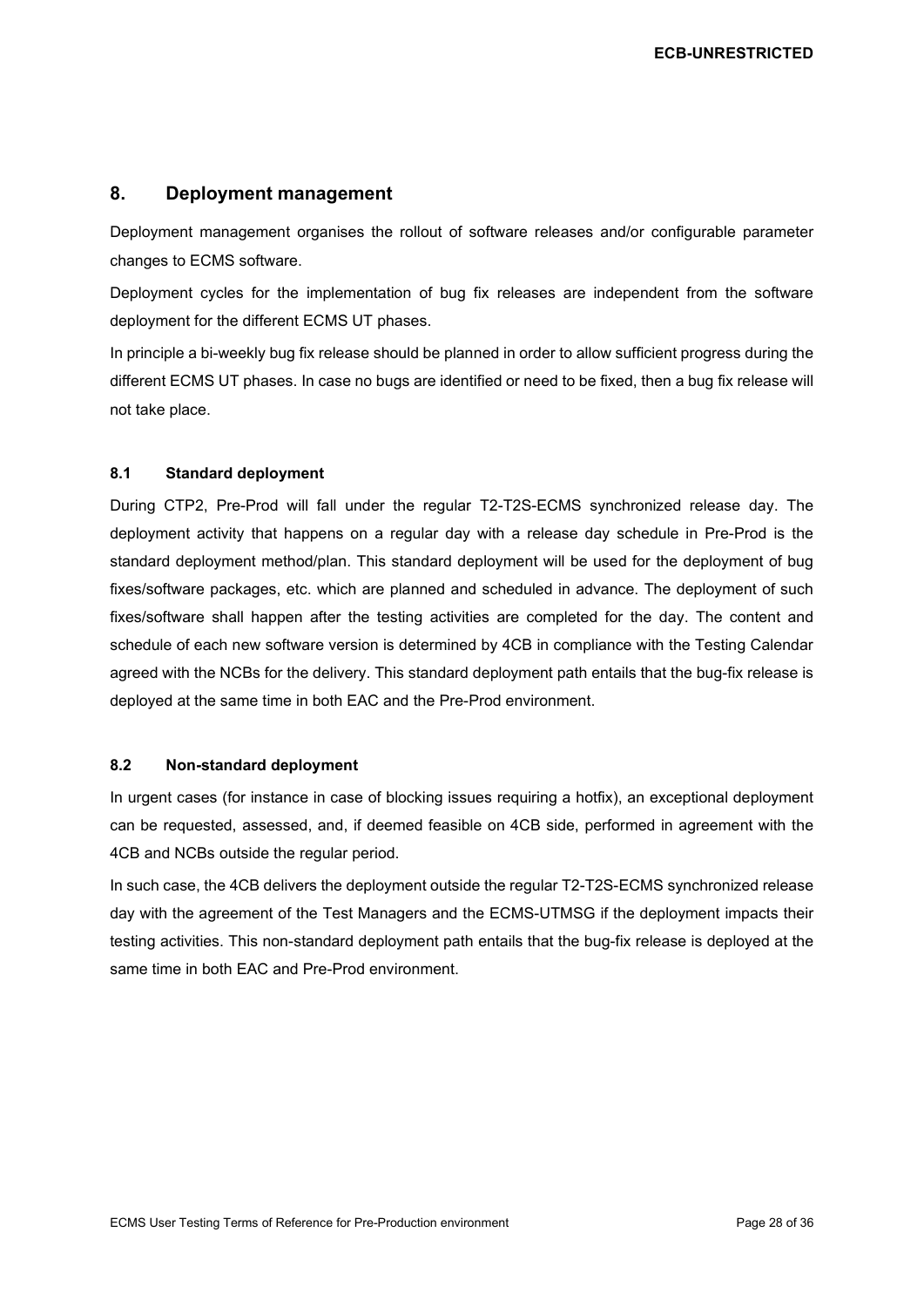## <span id="page-28-0"></span>**9. Support in Pre-Production**

## <span id="page-28-1"></span>**9.1 National Service Desk**

The National Service Desk will be the single point of contact for CSDs, TPAs and CPTYs for any questions related to User Testing organisation in terms of testing, reporting of incidents, problems and all other processes being part of User Testing. In case of any connectivity issues for CSDs, TPAs or CPTYs and when the Network Service Provider (NSP) informs the National Service Desk, then this shall be communicated to the ECMS Service Desk by the National Service Desk.

Furthermore, the National Service Desk is the single point of contact for the distribution of any information related to ECMS User Testing to the CSDs, TPAs and CPTYs (e.g. Test calendar, etc.). Each NCB will provide more detailed information on support provided to CSDs, TPAs and CPTYs during testing.

## <span id="page-28-2"></span>**10. Incident and Defect Management**

During User Testing, each NCB can report incidents to the ECMS Service Desk.

If an incident is detected by a CSD, a TPA or a CPTY, they should raise the issue with the National Service Desk. As a second step, if necessary, the National Service Desk will raise it with the ECMS Service Desk.

Defects are defined as events showing a discrepancy between the expected outcome of a test case according to the pertinent scope defining documents and the actual results. The 4CB will be in charge of declaring an incident as a defect based on the evidence provided and their expert judgement.

The ECMS Service Desk collects, logs and analyses defects and proposes workarounds.

The ECMS Service Desk provides to the NCBs the report of possible defects reported by all NCBs and their communities as well as those known defects detected by the Eurosystem.

The NCBs shall communicate the progress of incident/defect resolution to CSDs, TPAs and CPTYs through the respective National Service Desk.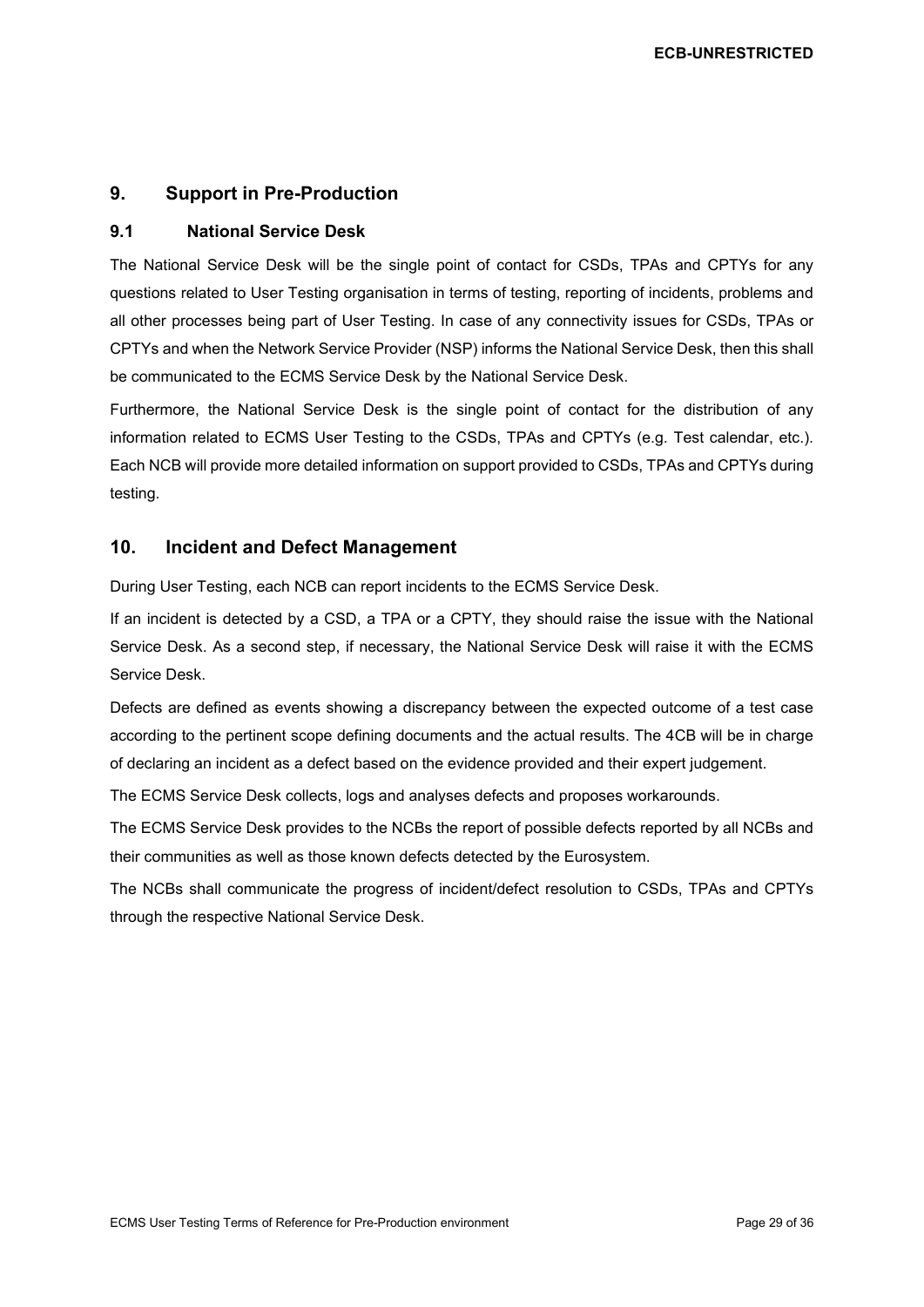## <span id="page-29-0"></span>**11. Tools Facilitating testing in Pre-Production**

#### <span id="page-29-1"></span>**11.1 Pre-validation of messages**

NCBs, CSDs, TPAs and CPTYs can verify/test the compliance of message versions in the Readiness Portal with specifications provided in MyStandards. The portal is a web application built on top of MyStandards. Tests with the MyStandards Readiness Portal neither require nor verify the connectivity via ESMIG. MyStandards Readiness Portal neither allows to reach nor test the ECMS.

The Readiness Portal provides direct links to relevant documentation in MyStandards. Portal users need a web browser and internet access and must be registered with SWIFT. The email addresses of the portal users are stored by SWIFT and the ECMS Service Desk. Users have to be authorised to test messages using the MyStandards Readiness Portal. Progress and results of the tests can only be monitored by the individual user.

The validation of messages through the portal ensures that the NCBs, CSDs, TPAs and CPTYs will be ready to send valid messages to the ECMS immediately after CTP2 has started.

#### <span id="page-29-2"></span>**11.2 Testing simulators**

T2S and CLM simulators can be used in case a connection between the ECMS and T2S and/or CLM is not available.

It will simulate answers from T2S and CLM following an ECMS outgoing message..

#### <span id="page-29-3"></span>**11.3 Clean up tool**

The clean up tool will be used for migration testing. The objective of the clean-up tool is to allow the ECMS Operator to delete specific information from the ECMS database. The tool can be used at any time providing that the usage complies with the restrictions imposed by dependencies. The tool will be made available directly to the ECMS Operator and indirectly to the NCB users and the ECB, who shall send a request to the ECMS Operator in order to delete data objects.

The request has to be sent at least 1 week before the requested cleansing date. In case the data affects all NCBs, the agreement of multiple/all NCBs could be required. The ECB will coordinate to get confirmation from all NCBs and thereafter the ECB will send the official request form to the ECMS Operator. Upon approval of the request, the scripts are executed. The ECMS Operator informs the relevant NCB/s that the data has been correctly deleted.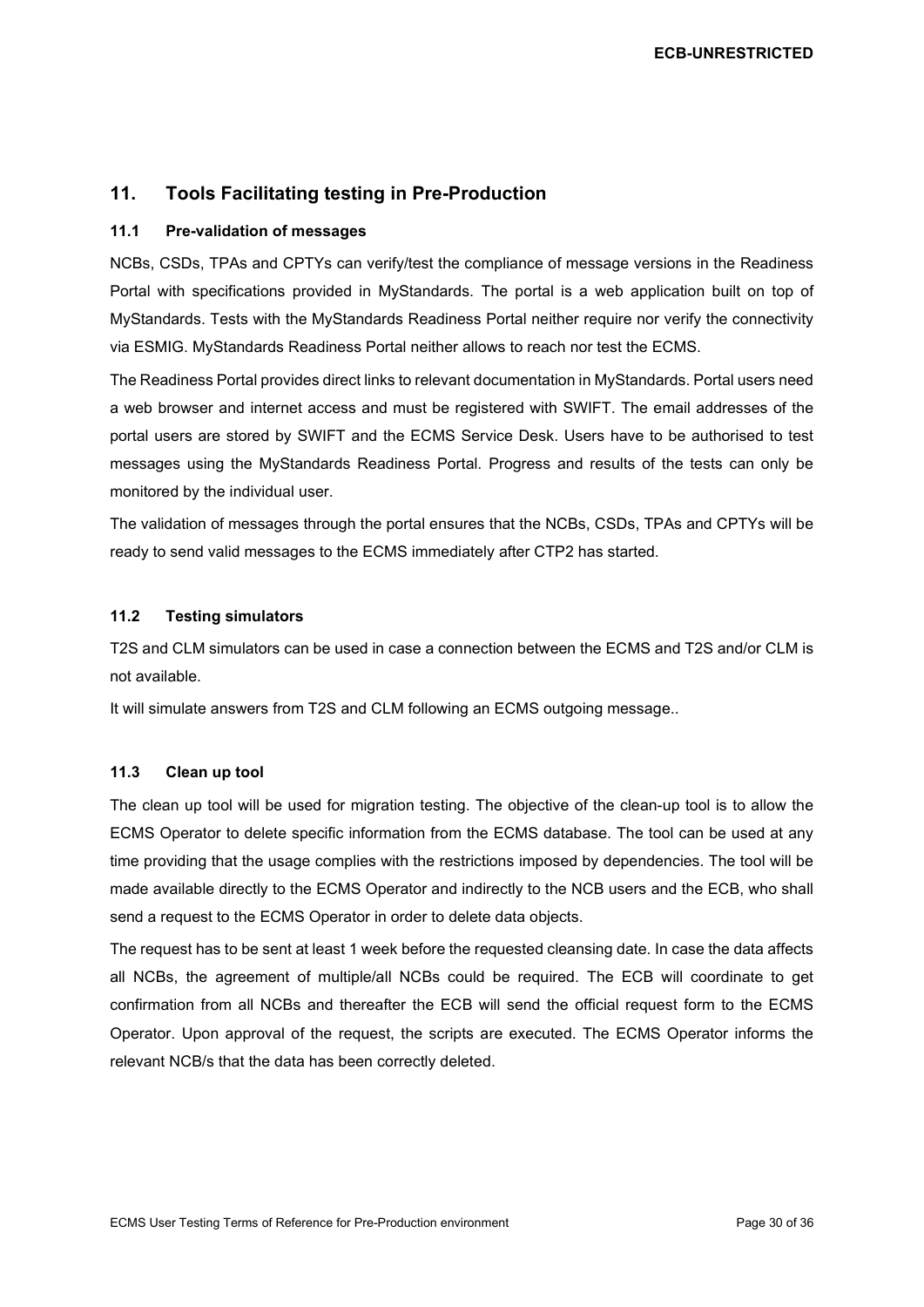#### <span id="page-30-0"></span>**11.4 Snapshot & Reload tool**

The objective of the tool is to take snapshots of the database in a given test environment with the aim of reloading the captured data at a later point in time into the same environment. The snapshot and reload tool can be used either during UT phases or during migration testing but is mainly intended for use in migration testing. A request is sent to the ECMS Operator by the ECB at least 2 weeks in advance of the snapshot/reload date after the agreement of all NCBs, specifying whether it is a snapshot or a reload, the execution date and the environment involved. The ECMS Operator will inform the NCBs of the unavailability of the testing environment due to the execution of the snapshot or reload processes and communicate by when the environment shall be available again.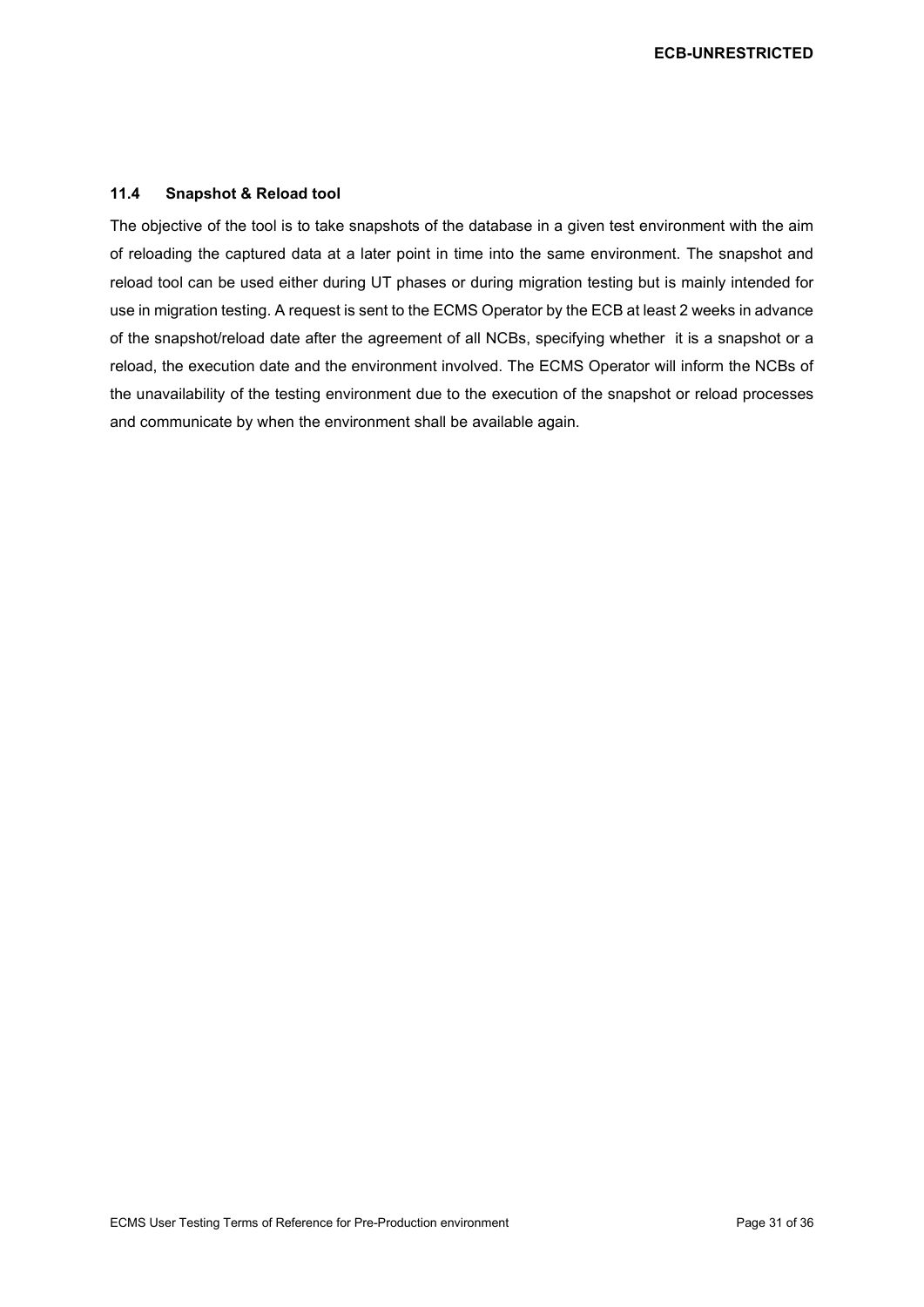## <span id="page-31-0"></span>**12. List of Acronyms**

| <b>ACRONYM</b> | <b>STANDS FOR</b>                                                        |
|----------------|--------------------------------------------------------------------------|
| A2A            | Application-to-Application                                               |
| <b>BPMN</b>    | <b>Business Process Model and Notation</b>                               |
| CAS            | <b>Credit Assessment Source</b>                                          |
| <b>CMS</b>     | Collateral Management System.                                            |
| <b>CP</b>      | <b>Connected Payment</b>                                                 |
| <b>CPTY</b>    | Counterparty                                                             |
| <b>CRDM</b>    | Common Reference Data Management                                         |
| <b>CSD</b>     | <b>Central Securities Depository</b>                                     |
| <b>DCA</b>     | <b>Dedicated Cash Account</b>                                            |
| <b>DMD</b>     | <b>Detailed Migration Document</b>                                       |
| <b>DN</b>      | <b>Distinguished Name</b>                                                |
| EAC            | Interoperability test environment                                        |
| <b>EAT</b>     | Eurosystem Acceptance Testing                                            |
| <b>ECMS</b>    | Eurosystem Collateral Management System                                  |
| EoD            | End of day                                                               |
| <b>ESMIG</b>   | Eurosystem Single Market Infrastructure Gateway                          |
| <b>EXDI</b>    | <b>ESCB XML Data Integration</b>                                         |
| <b>GUI</b>     | <b>Graphical User Interface</b>                                          |
| <b>IAC</b>     | Internal Acceptance Environment                                          |
| ICAS&CSDB      | Internal Credit Assessment System and Centralised Securities<br>Database |
| <b>ISIN</b>    | <b>International Securities Identification Number</b>                    |
| <b>ISD</b>     | Intended Settlement Date                                                 |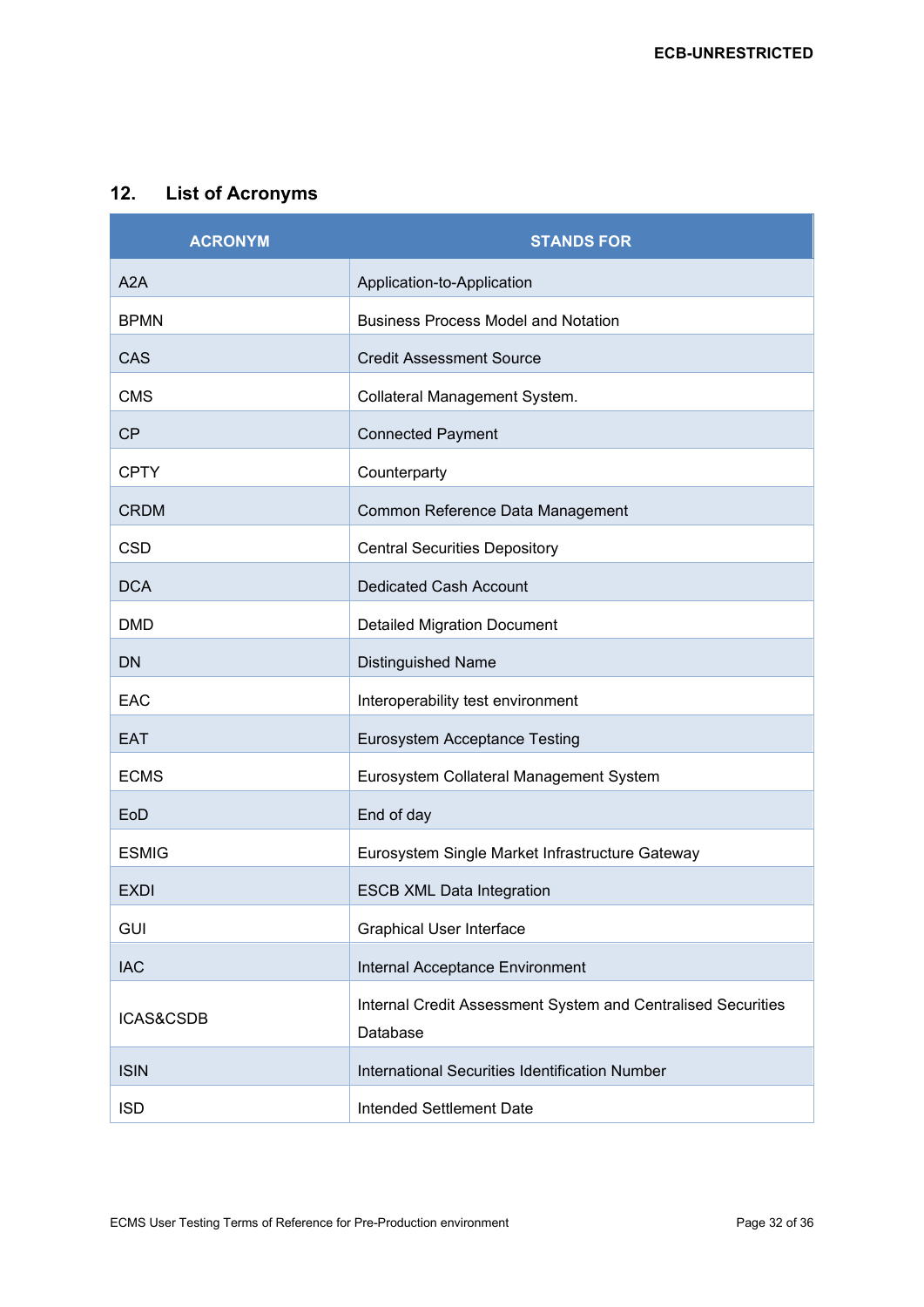| <b>ACRONYM</b>   | <b>STANDS FOR</b>                  |
|------------------|------------------------------------|
| <b>MCP</b>       | <b>Migration Check Point</b>       |
| <b>MFI</b>       | Monetary Financial Institution     |
| <b>MLOR</b>      | Marginal Lending On Request        |
| <b>MOP</b>       | Manual of Operational Procedures   |
| <b>MPO</b>       | <b>Monetary Policy Operations</b>  |
| <b>MRO</b>       | <b>Main Refinancing Operations</b> |
| <b>MWP</b>       | <b>Migration Weekend Playbook</b>  |
| <b>NCB</b>       | <b>National Central Bank</b>       |
| <b>NSP</b>       | <b>Network Service Provider</b>    |
| <b>PMCP</b>      | Pre-Migration Check Point          |
| <b>PMS</b>       | <b>Pre-Migration Schedule</b>      |
| <b>SD</b>        | <b>Settlement Date</b>             |
| T <sub>2</sub> S | Target2-Securities                 |
| <b>T2S DCA</b>   | <b>T2S Dedicated Cash Account</b>  |
| <b>TOP</b>       | <b>Tender Operations Platform</b>  |
| <b>TPA</b>       | <b>Triparty Agent</b>              |
| UT               | <b>User Testing</b>                |
| U2A              | User-to-Application                |
| <b>XML</b>       | eXtensible Markup Language         |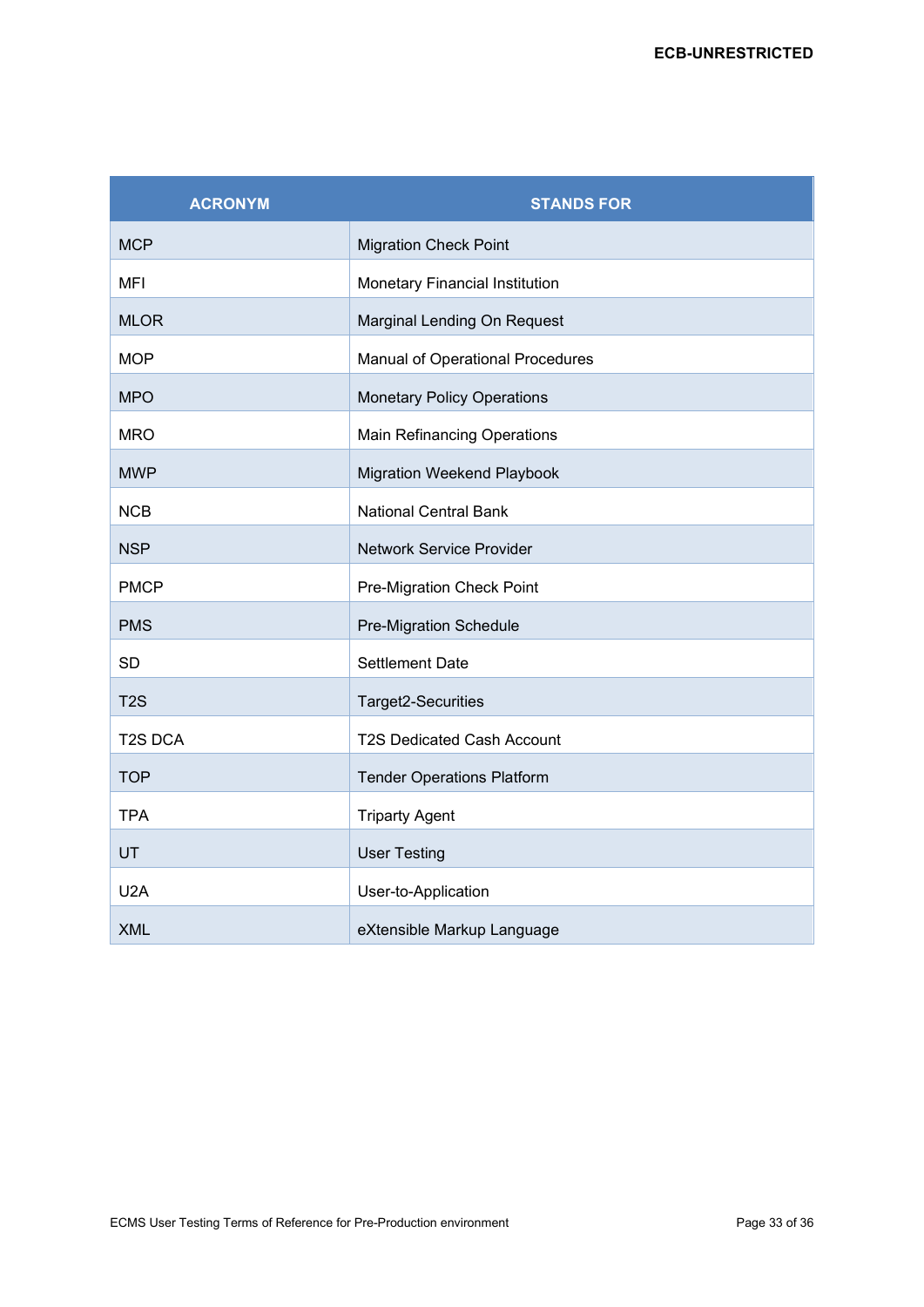## <span id="page-33-0"></span>**13. Glossary**

| <b>Item</b>                             | <b>Description</b>                                                                                                                                                                                                                                                                                                                                                                                                               |
|-----------------------------------------|----------------------------------------------------------------------------------------------------------------------------------------------------------------------------------------------------------------------------------------------------------------------------------------------------------------------------------------------------------------------------------------------------------------------------------|
| Application-to-Application              | A technical mode of communication that permits the exchange of<br>information between different software applications without a graphical<br>user interface.                                                                                                                                                                                                                                                                     |
| Business day                            | The business day in the ECMS starts at 18.45 (d-1) with the Start-of-day<br>processing and ends at 18.45 (d) with the completion of the end-of-day<br>processing.                                                                                                                                                                                                                                                                |
| <b>Central Securities</b><br>Depository | An entity that: 1) enables securities transactions to be processed and<br>settled by book entry; 2) provides custodial services (e.g. the<br>administration of corporate actions and redemptions); and 3) plays an<br>active role in ensuring the integrity of securities issues. Securities can<br>be held in a physical (but immobilised) form or in a dematerialised form<br>(whereby they exist only as electronic records). |
| Common Reference Data<br>Management     | The Common Reference Data Management (CRDM) handles in a single<br>point the data that is shared by different Eurosystem Common<br>Components.                                                                                                                                                                                                                                                                                   |
| Counterparty                            | Institution with which a Eurosystem CB has a business/contractual<br>relationship for purposes of monetary policy operations and intraday<br>credit or other collateral management activities in the scope of the<br>ECMS.                                                                                                                                                                                                       |
| <b>Distinguished Name</b>               | A name that uniquely identifies an entry in a directory or network. Usually<br>it is a sequence of attribute-value assertions (e.g. "cn=smith") separated<br>by commas, e.g. <cn=smith,ou=t2s-ops, o="bnkacctt,o=nsp-1">.</cn=smith,ou=t2s-ops,>                                                                                                                                                                                 |
| <b>ECMS Actor</b>                       | Any legal entity or organisation interacting with the ECMS for the<br>purpose of collateral management. ECMS Actors are: Counterparties or<br>authorised agent, Central Security Depositories (CSD), Triparty Agents<br>(TPA), NCBs, non-euro Central Banks, Cash Correspondent                                                                                                                                                  |
| <b>ECMS Operator</b>                    | The Operator is the entity that operates the ECMS                                                                                                                                                                                                                                                                                                                                                                                |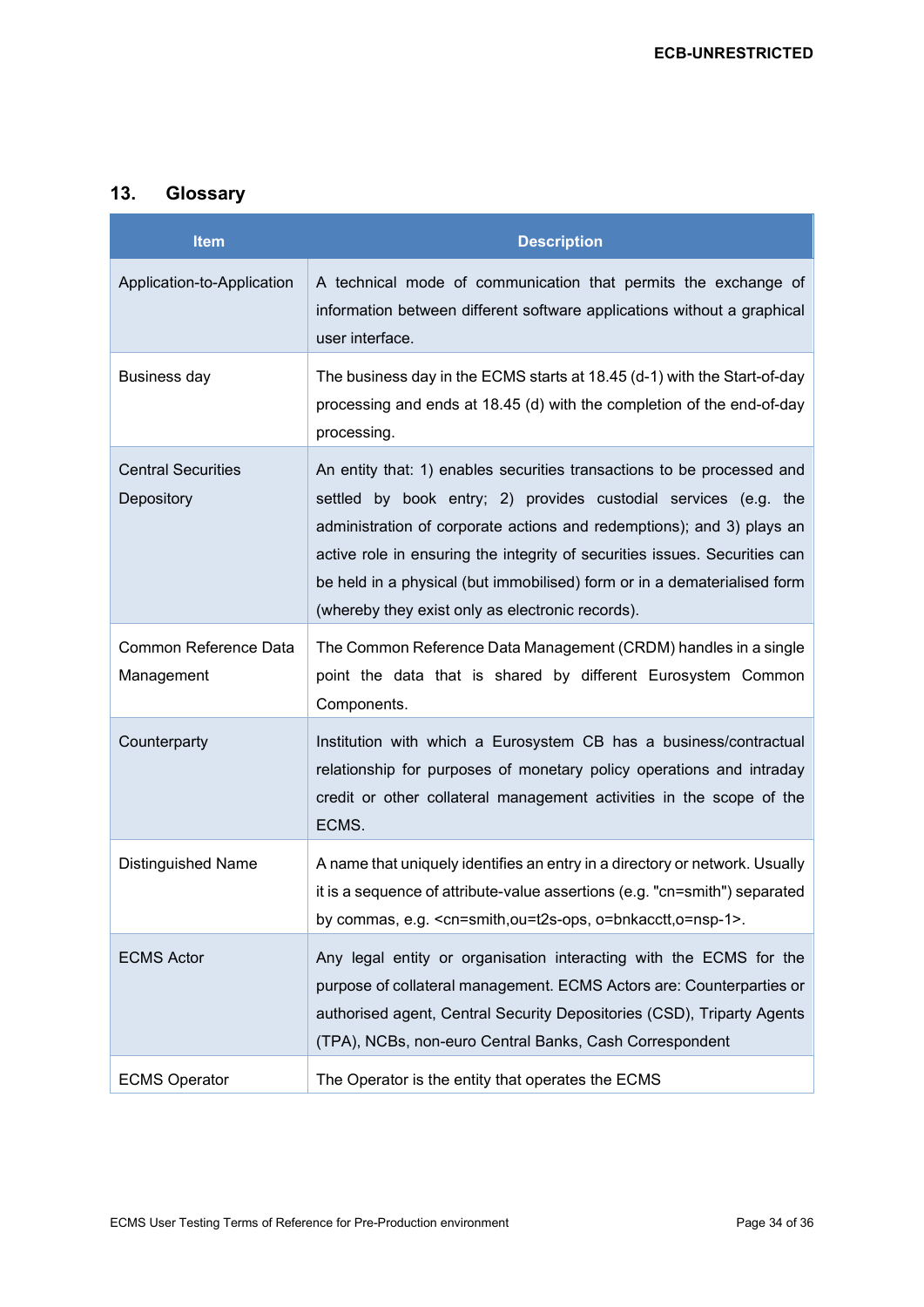| <b>Item</b>                                           | <b>Description</b>                                                                                                                                                                                                                                                                                                                                   |
|-------------------------------------------------------|------------------------------------------------------------------------------------------------------------------------------------------------------------------------------------------------------------------------------------------------------------------------------------------------------------------------------------------------------|
| Eurosystem Single<br>Market Infrastructure<br>Gateway | The ESMIG provides the single access point for the external<br>communication to all market infrastructure services (ECMS, T2S, TIPS,<br>etc.). The ESMIG ensures a network agnostic communication with the<br>users, where network agnostic means multiple network providers are<br>allowed.                                                         |
| <b>Graphical User Interface</b>                       | The interface that allows a user to interact with a software application<br>through the use of graphical elements (e.g. windows, menus, buttons<br>and icons) on a computer screen, using the keyboard and mouse.                                                                                                                                    |
| <b>National Central Bank</b>                          | A Central Bank that provides collateral services to Participants.                                                                                                                                                                                                                                                                                    |
| <b>NCB User</b>                                       | Human user who has interactive access to the ECMS online functions<br>or an application that requests services from the ECMS. They interact<br>with the ECMS, belong to one NCB and act on behalf of this NCB or its<br>community.                                                                                                                   |
| <b>Triparty Agent</b>                                 | The triparty service provider (referred to as "triparty agent" or "TPA")<br>responsible for the processing of instructions on behalf of both collateral<br>giver and the collateral taker.                                                                                                                                                           |
| User-to-Application                                   | A mode of technical communication that permits the exchange of<br>information between software applications of the ECMS and a ECMS<br>system user through a Web graphical user interface.                                                                                                                                                            |
| Value Added - Network<br>Service Provider             | The ECMS Actors can choose their preferred NSP, which fulfils the<br>ECMS Connectivity Requirements and passes the relevant compliance<br>checks. The NSP provides the ECMS Actors the means to access the<br>ECMS, in addition to providing network connectivity, messaging<br>services (U2A and A2A), security services, and operational services. |